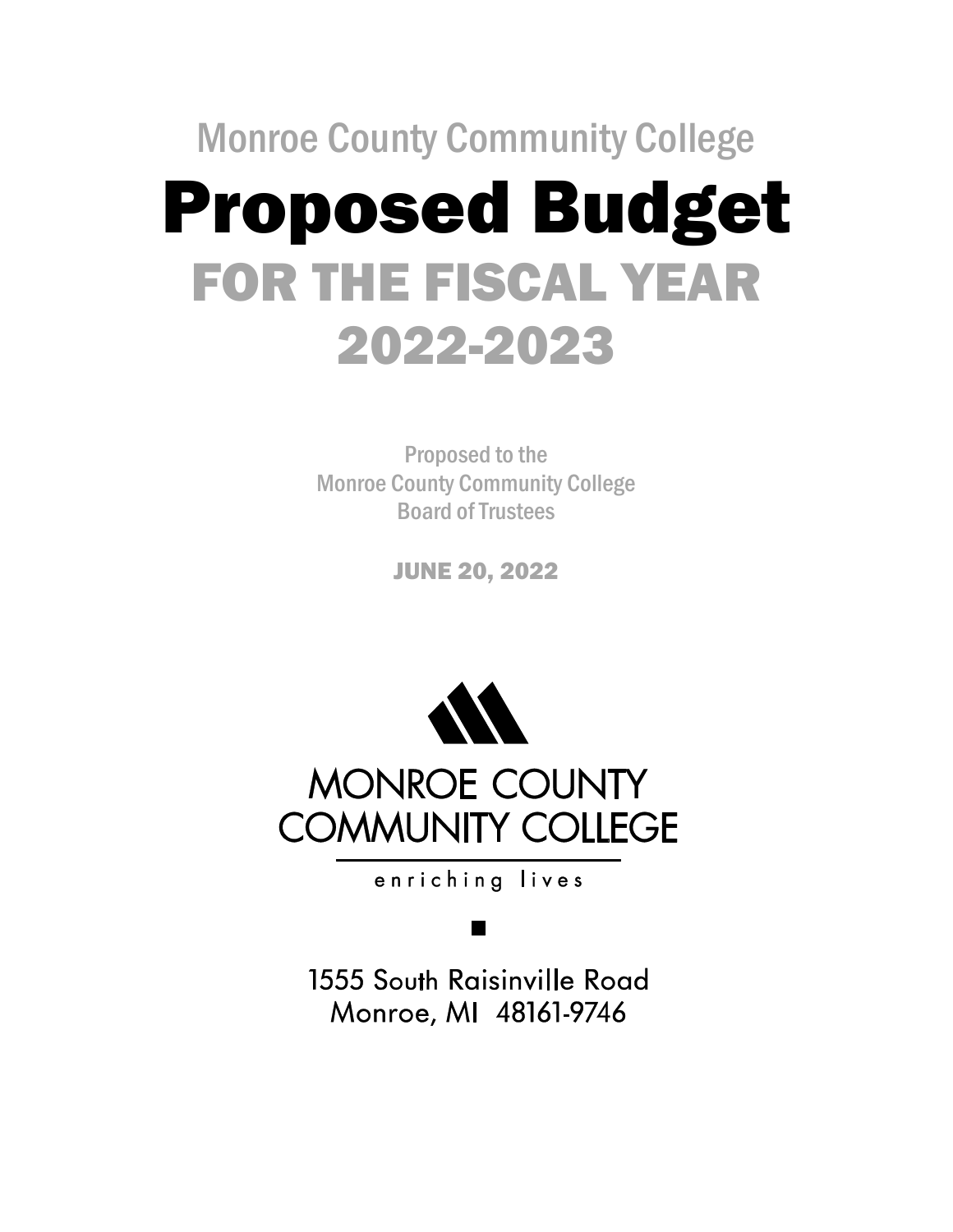#### FUND DEFINITIONS

#### General Fund (01 Fund)

Used to record and report transactions related to academic and instructional programs and their administration.

#### Retirement Designated Fund (02 Fund)

Used to record and report the MPSERS UAAL (Unfunded Actuarial Accrued Liability) Rate Stabilization and the College's proportional share of the MPSERS net pension liability and net OPEB liability.

#### Designated Fund (20 Fund)

Used to record and report the cost of campus technology equipment and software.

#### Auxiliary Fund (31, 33, 35 Funds)

Used to account for transactions of those activities that deliver a product or perform a service to students, community, or staff and are essential elements in support of the educational program (bookstore, food service, childcare, campus/community events).

#### Restricted Fund (41, 42, 43, 44, 45, 46, 47 Funds)

Used to account for transactions resulting from revenues received by the College from outside donors or agencies, in which the College does not have absolute control over the expenses (Federal, state, and other grants and gifts).

#### Student Loan Fund (59 Fund)

Used to account for loans made to students to assist them in meeting various college expenses including both restricted and unrestricted student loans.

#### Endowment Fund (61, 62 Funds)

Used to account for gifts of which the principal may not be expended. Two types of endowments are reported in this fund: true endowments (principal must stay intact) and quasi-endowments.

#### Unexpended Plant Fund (71 Fund)

Used to account for the construction of new facilities.

#### DTMB Project Fund (72 Fund)

Used to account for the revenue and expenses associated with State of Michigan funded construction projects.

#### Maintenance and Replacement Fund (80 Fund)

Used to account for major repairs and maintenance of College facilities.

#### Millage Maintenance and Improvement Fund (81 Fund)

Used to account for maintenance and improvement projects funded through the 5-Year Maintenance and Improvement Millage.

#### Physical Properties Fund (89 Fund)

Used to account for the value of all land, land improvements, buildings, building improvements, and equipment owned by the College. This fund is used to capitalize and depreciate these assets.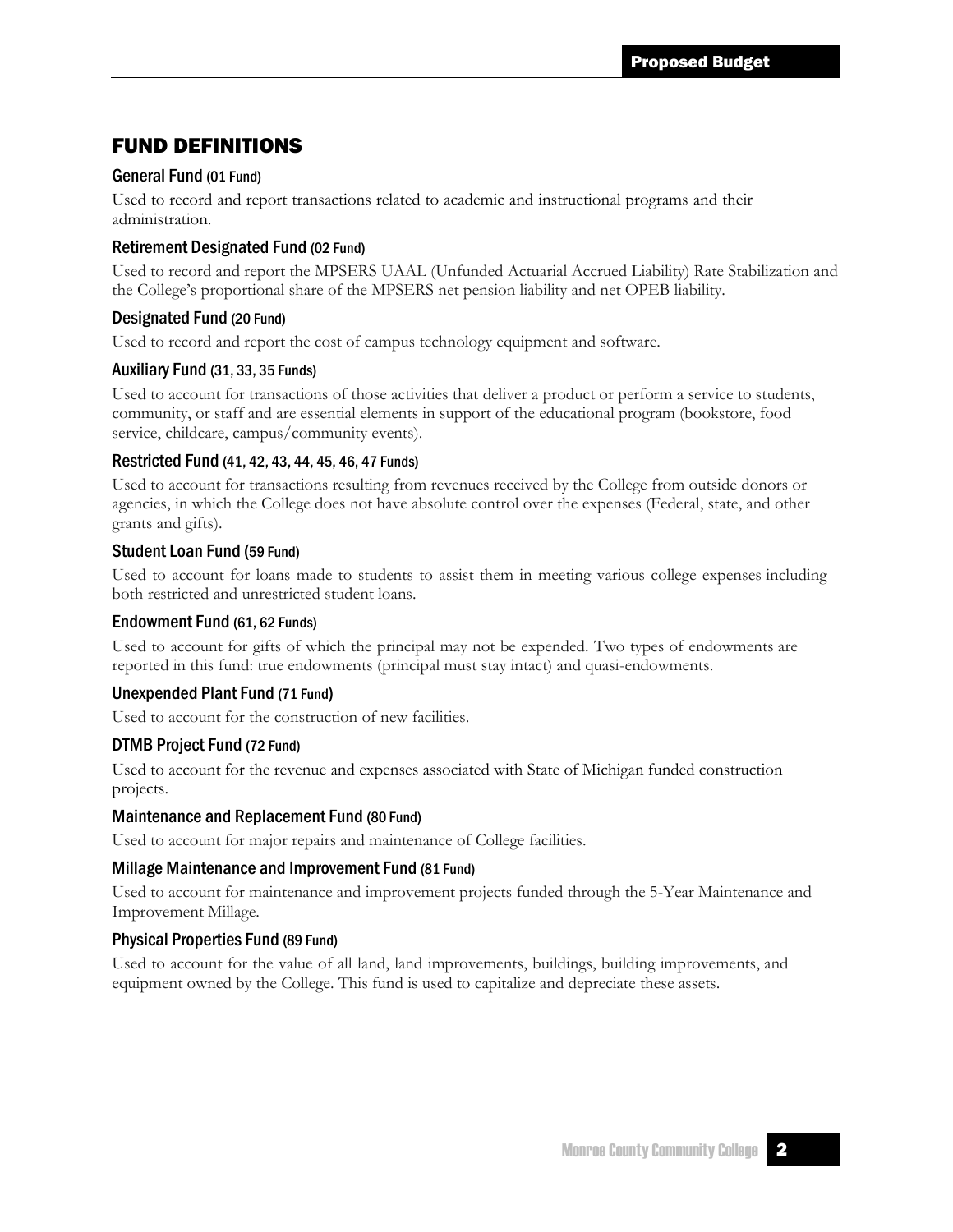## 2022-2023 PROPOSED BUDGET

|                                |    |                  |    | Retirement                            |                         |           |            |                          |      |                |                                |
|--------------------------------|----|------------------|----|---------------------------------------|-------------------------|-----------|------------|--------------------------|------|----------------|--------------------------------|
|                                |    | General          |    | Designated                            | Designated<br>Auxiliary |           | Restricted |                          | Loan |                |                                |
|                                |    | Fund             |    | Fund                                  |                         | Fund      |            | Fund                     |      | Fund           | Fund                           |
| Revenue                        |    |                  |    |                                       |                         |           |            |                          |      |                |                                |
| Tuition and fees               | \$ | 6,439,885        |    |                                       | \$                      | 1,185,974 |            |                          | \$   | (1,725,000)    |                                |
| Property taxes                 | \$ | 14,650,962       |    |                                       |                         |           |            |                          |      |                |                                |
| State appropriations           | Ś  | 5,832,400        | \$ | 1,600,000                             |                         |           |            |                          |      |                |                                |
| State capital appropriations   |    |                  |    |                                       |                         |           |            |                          |      |                |                                |
| Federal grants                 |    |                  |    |                                       |                         |           |            |                          | \$   | 4,615,767      |                                |
| State grants                   |    |                  |    |                                       |                         |           |            |                          | \$   | 416,200        |                                |
| Auxiliary sales and services   | \$ | (10,000)         |    |                                       |                         |           | \$         | 311,600                  | \$   | (247,072)      |                                |
| Gifts - Capital Campaign       |    |                  |    |                                       |                         |           |            |                          |      |                |                                |
| Other                          | \$ | 213,724          |    |                                       |                         |           |            |                          | \$   | 559,524        |                                |
| <b>Total Revenue</b>           | \$ | $27,126,971$ \$  |    | 1,600,000                             | \$                      | 1,185,974 | Ŝ.         | 311,600                  | \$   | 3,619,419      | \$<br>$\overline{\phantom{a}}$ |
|                                |    |                  |    |                                       |                         |           |            |                          |      |                |                                |
|                                |    |                  |    |                                       |                         |           |            |                          |      |                |                                |
| <b>Expenses</b>                |    |                  |    |                                       |                         |           |            |                          |      |                |                                |
| Instruction                    | \$ | 11,327,199       | \$ | 521,835                               | \$                      | 137,061   |            |                          | \$   | 200,000        |                                |
| <b>Information Technology</b>  | \$ | 1,399,363        | \$ | 61,890                                | \$                      | 745,663   |            |                          | \$   |                |                                |
| <b>Public Service</b>          | \$ | 195,143          | \$ | 8,600                                 | \$                      | 4,358     | \$         | 111,100                  | \$   | 75,000         |                                |
| <b>Instructional Support</b>   | \$ | 3,323,532        | \$ | 138,945                               | \$                      | 123,496   |            |                          | \$   | 400,000        |                                |
| <b>Student Services</b>        | \$ | 3,020,546        | \$ | 121,770                               | \$                      | 88,546    | $\zeta$    | 270,242                  | \$   | 2,000,000      |                                |
| Administration                 | \$ | 4,001,153        | \$ | 135,825                               | \$                      | 51,175    |            |                          | \$   | 939,419        |                                |
| <b>Physical Plant</b>          | \$ | 3,860,035        | \$ | 111,135                               | \$                      | 35,675    |            |                          | \$   | 5,000          |                                |
| Depreciation                   |    |                  |    |                                       |                         |           |            |                          |      |                |                                |
| <b>Total Expenses</b>          | \$ | 27,126,971       | \$ | 1,100,000                             | \$                      | 1,185,974 | \$         | 381,342                  | \$   | 3,619,419      | \$                             |
|                                |    |                  |    |                                       |                         |           |            |                          |      |                |                                |
| Revenue over/(under)           |    |                  |    |                                       |                         |           |            |                          |      |                |                                |
| expenses                       | \$ | $\overline{a}$   | \$ | 500,000                               | \$                      |           | \$         | $(69, 742)$ \$           |      |                | \$                             |
|                                |    |                  |    |                                       |                         |           |            |                          |      |                |                                |
| <b>Transfers</b>               |    |                  |    |                                       |                         |           |            |                          |      |                |                                |
| Transfer In                    | \$ | $\overline{a}$   |    |                                       |                         |           |            |                          |      |                |                                |
| <b>Tranfer Out</b>             | \$ | 1,000,000        |    |                                       |                         |           |            |                          |      |                |                                |
| <b>Net Transfers</b>           | \$ | $(1,000,000)$ \$ |    | $\overline{a}$                        | \$                      | $\sim$    | \$         | $\overline{\phantom{a}}$ | \$   | $\overline{a}$ | \$<br>$\overline{\phantom{a}}$ |
|                                |    |                  |    |                                       |                         |           |            |                          |      |                |                                |
| Net Increase/(Decrease)        | \$ | $(1,000,000)$ \$ |    | 500,000                               | \$                      |           | \$         | (69, 742)                | \$   |                | \$                             |
| Net Position 6/30/22           | \$ | 10,619,451       |    | $\sin(44,696,435)$ $\sin(44,696,435)$ |                         | 1,519,043 | \$         | 1,482,554                | \$   | 107,592        | \$<br>18,257                   |
|                                |    |                  |    |                                       |                         |           |            |                          |      |                |                                |
| Projected Net Position 6/30/23 | \$ |                  |    | $9,619,451$ \$ $(44,196,435)$ \$      |                         | 1,519,043 | \$         | 1,412,812                | \$   | 107,592        | \$<br>18,257                   |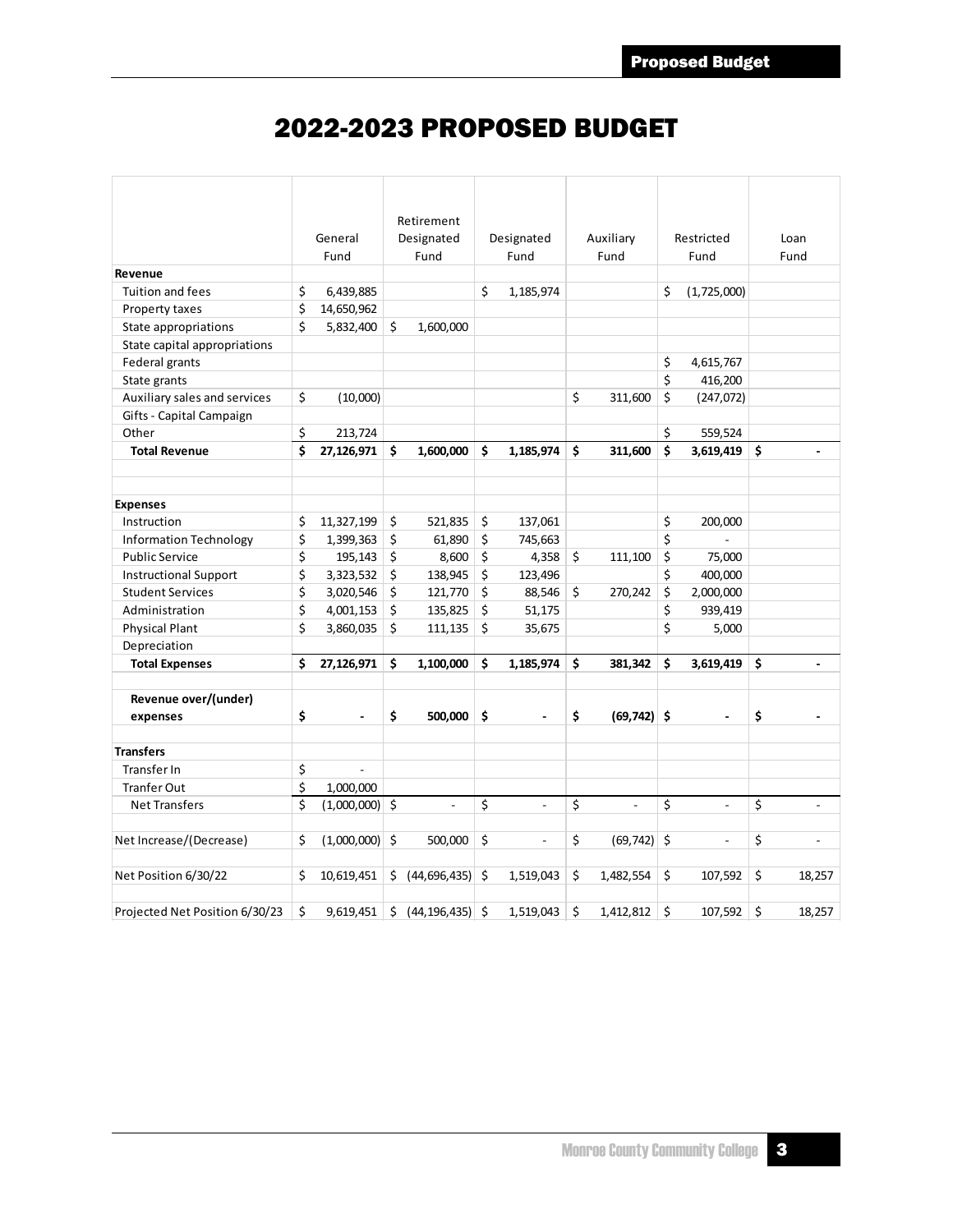## 2022-2023 PROPOSED BUDGET

|                                | Endowment<br>Fund | Unexpended<br>Plant<br>Fund | Maintenance &<br>Replacement<br>Fund |    | Millage<br>Maintenance &<br>Improvement<br>Fund | Physical<br>Properties |     | Total       |
|--------------------------------|-------------------|-----------------------------|--------------------------------------|----|-------------------------------------------------|------------------------|-----|-------------|
| Revenue                        |                   |                             |                                      |    |                                                 |                        |     |             |
| Tuition and fees               |                   |                             |                                      |    |                                                 |                        | \$  | 5,900,859   |
| Property taxes                 |                   |                             |                                      | \$ | 5,757,568                                       |                        | \$  | 20,408,530  |
| State appropriations           |                   |                             |                                      |    |                                                 |                        | \$  | 7,432,400   |
| State capital appropriations   |                   |                             |                                      |    |                                                 |                        | \$  |             |
| Federal grants                 |                   |                             |                                      |    |                                                 |                        | \$  | 4,615,767   |
| State grants                   |                   |                             |                                      |    |                                                 |                        | \$  | 416,200     |
| Auxiliary sales and services   |                   |                             |                                      |    |                                                 |                        | \$  | 54,528      |
| Gifts - Capital Campaign       |                   |                             | \$<br>55,000                         | \$ | 50,000                                          |                        | \$  | 105,000     |
| Other                          | \$<br>18,682      |                             |                                      | \$ | 1,200                                           |                        | \$  | 793,130     |
| <b>Total Revenue</b>           | \$<br>18,682      | \$<br>$\overline{a}$        | \$<br>55,000                         | \$ | 5,808,768                                       | \$<br>$\overline{a}$   | \$  | 39,726,414  |
|                                |                   |                             |                                      |    |                                                 |                        |     |             |
| <b>Expenses</b>                |                   |                             |                                      |    |                                                 |                        |     |             |
| Instruction                    |                   |                             |                                      |    |                                                 | \$<br>$(130, 131)$ \$  |     | 12,055,964  |
| <b>Information Technology</b>  |                   |                             |                                      |    |                                                 | \$<br>$(174,000)$ \$   |     | 2,032,916   |
| <b>Public Service</b>          |                   |                             |                                      |    |                                                 | \$                     | \$  | 394,201     |
| <b>Instructional Support</b>   |                   |                             |                                      |    |                                                 | \$<br>(5,000)          | \$  | 3,980,973   |
| <b>Student Services</b>        |                   |                             |                                      |    |                                                 | \$<br>$\overline{a}$   | \$  | 5,501,104   |
| Administration                 | \$<br>3,400       |                             |                                      | \$ | 10,000                                          | \$<br>$\overline{a}$   | \$  | 5,140,972   |
| <b>Physical Plant</b>          |                   | \$<br>370,653               | \$<br>500,980                        | Ś  | 2,160,000                                       | \$<br>(9,054,317)      | -\$ | (2,010,839) |
| Depreciation                   |                   |                             |                                      |    |                                                 | \$<br>3,000,000        | \$  | 3,000,000   |
| <b>Total Expenses</b>          | \$<br>3,400       | \$<br>370,653               | \$<br>500,980                        | \$ | 2,170,000                                       | \$<br>(6, 363, 448)    | \$  | 30,095,291  |
| Revenue over/(under)           |                   |                             |                                      |    |                                                 |                        |     |             |
| expenses                       | \$<br>15,282      | \$<br>$(370, 653)$ \$       | $(445,980)$ \$                       |    | 3,638,768                                       | \$<br>6,363,448        | \$  | 9,631,123   |
| <b>Transfers</b>               |                   |                             |                                      |    |                                                 |                        |     |             |
| Transfer In                    |                   | \$<br>1,000,000             | \$<br>15,000                         |    |                                                 |                        | \$  | 1,015,000   |
| <b>Tranfer Out</b>             | \$<br>15.000      |                             | \$                                   |    |                                                 |                        | \$  | 1,015,000   |
| <b>Net Transfers</b>           | \$<br>(15,000)    | \$<br>1,000,000             | \$<br>15,000                         | \$ | $\overline{a}$                                  | \$<br>$\overline{a}$   | \$  |             |
|                                |                   |                             |                                      |    |                                                 |                        |     |             |
| Net Increase/(Decrease)        | \$<br>282         | \$<br>629,347               | \$<br>$(430,980)$ \$                 |    | 3,638,768                                       | \$<br>6,363,448        | \$  | 9,631,123   |
| Net Position 6/30/22           | \$<br>371,426     | \$<br>$(9,346,218)$ \$      | 1,870,574                            | \$ | $(502, 034)$ \$                                 | 71,679,366             | \$  | 33,123,576  |
| Projected Net Position 6/30/23 | \$<br>371,708     | \$<br>$(8,716,871)$ \$      | 1,439,594                            | \$ | 3,136,734                                       | \$<br>78,042,814       | \$  | 42,754,699  |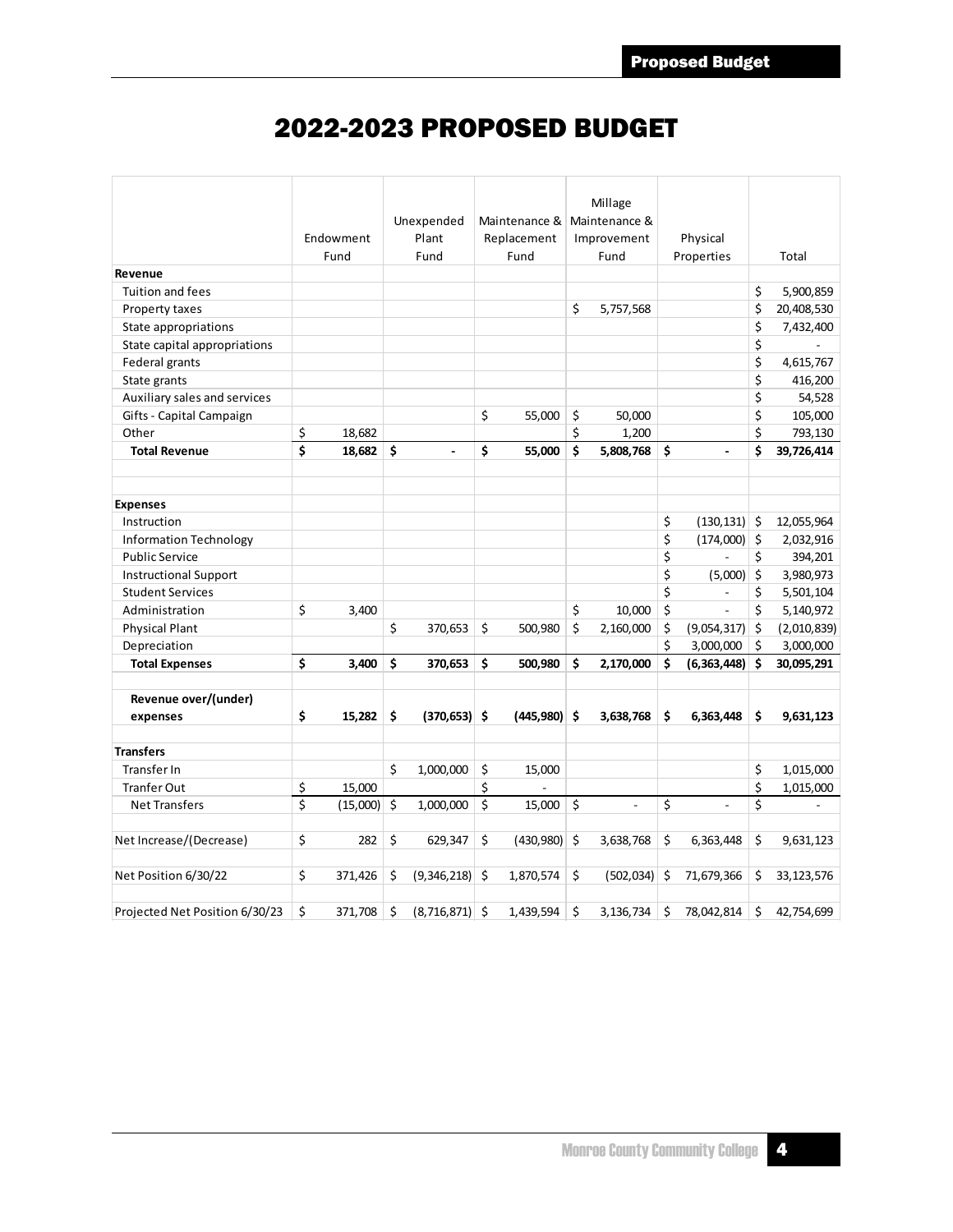### GENERAL FUND

### General Comments

The College's General Fund is used to record and report transactions related to academic and instructional programs and their administration. Activities necessary for providing this service are grouped into seven classifications: Instruction, Information Services, Public Service, Instructional Support, Student Services, Institutional Administration, and Physical Plant Operations. The primary revenue sources that provide funding for these activities are tuition, property taxes, and state appropriations.

|                                       | 2022 Revised    |                |                   |
|---------------------------------------|-----------------|----------------|-------------------|
|                                       | <b>Budget</b>   | 2023 Budget    | <b>Difference</b> |
| <b>Revenues</b>                       |                 |                |                   |
| <b>State Appropriations</b>           | 5,554,300.00    | 5,832,400.00   | 278,100.00        |
| <b>Tuition and Fees</b>               | 6,378,822.00    | 6,439,885.00   | 61,063.00         |
| <b>Property Taxes</b>                 | 14, 187, 269.00 | 14,650,962.00  | 463,693.00        |
| <b>Auxiliary Sales &amp; Services</b> | (10,000.00)     | (10,000.00)    |                   |
| <b>Other</b>                          | 193,114.70      | 213,723.86     | 20,609.16         |
| <b>Total Revenues</b>                 | 26,303,505.70   | 27,126,970.86  | 823,465.16        |
|                                       |                 |                |                   |
| <b>Expenses</b>                       |                 |                |                   |
| <b>Instruction</b>                    | 11,210,997.75   | 11,327,198.97  | 116,201.23        |
| <b>Information Technology</b>         | 1,350,795.94    | 1,399,363.30   | 48,567.35         |
| <b>Public Service</b>                 | 208, 203. 33    | 195,142.50     | (13,060.83)       |
| <b>Instructional Support</b>          | 3,349,757.47    | 3,323,531.88   | (26, 225.58)      |
| <b>Student Services</b>               | 2,845,603.24    | 3,020,545.88   | 174,942.64        |
| Administration                        | 3,723,179.68    | 4,001,152.88   | 277,973.20        |
| <b>Physical Plant</b>                 | 3,714,076.22    | 3,860,035.45   | 145,959.23        |
|                                       |                 |                |                   |
| <b>Total Expenses</b>                 | 26,402,613.62   | 27,126,970.86  | 724,357.24        |
|                                       |                 |                |                   |
| <b>Transfers</b>                      | 2,350,253.00    | 1,000,000.00   | (1,350,253.00)    |
|                                       |                 |                |                   |
| <b>Total Expenses and Transfers</b>   | 28,752,866.62   | 28,126,970.86  | (625, 895.76)     |
|                                       |                 |                |                   |
| Revenues over/(under)                 |                 |                |                   |
| <b>Expenses &amp; Transfers</b>       | (2,449,360.92)  | (1,000,000.00) | 1,449,360.92      |

#### GENERAL FUND REVENUES AND EXPENSES SUMMARY BY FUNCTION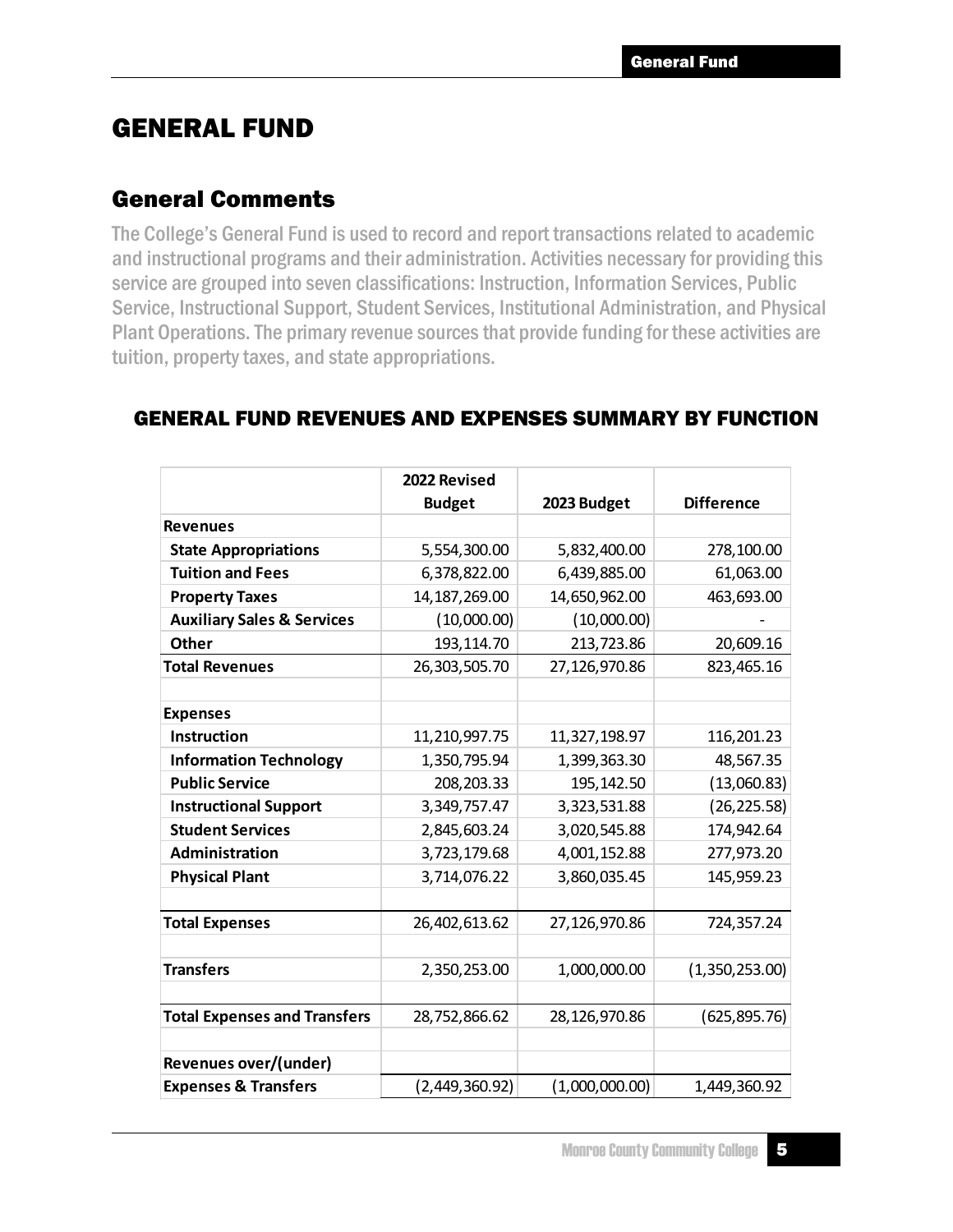### GENERAL FUND REVENUES AND EXPENSES SUMMARY BY CATEGORY

|                                       | 2022 Revised    |                |                   |
|---------------------------------------|-----------------|----------------|-------------------|
|                                       | <b>Budget</b>   | 2023 Budget    | <b>Difference</b> |
| <b>Revenues</b>                       |                 |                |                   |
| <b>State Appropriations</b>           | 5,554,300.00    | 5,832,400.00   | 278,100.00        |
| <b>Tuition and Fees</b>               | 6,378,822.00    | 6,439,885.00   | 61,063.00         |
| <b>Property Taxes</b>                 | 14, 187, 269.00 | 14,650,962.00  | 463,693.00        |
| <b>Auxiliary Sales &amp; Services</b> | (10,000.00)     | (10,000.00)    |                   |
| <b>Other</b>                          | 193,114.70      | 213,723.86     | 20,609.16         |
| <b>Total Revenues</b>                 | 26,303,505.70   | 27,126,970.86  | 823,465.16        |
|                                       |                 |                |                   |
| <b>Expenses</b>                       |                 |                |                   |
| <b>Salaries</b>                       | 14,531,807.09   | 15,272,297.73  | 740,490.64        |
| <b>Fringe Benefits</b>                | 7,337,946.53    | 7,564,951.13   | 227,004.61        |
| <b>Services</b>                       | 1,217,039.00    | 1,256,850.00   | 39,811.00         |
| <b>Supplies</b>                       | 882,545.00      | 767,473.00     | (115,072.00)      |
| Rent/Utilities/Insurance              | 1,102,975.00    | 1,102,311.00   | (664.00)          |
| <b>Other</b>                          | 895,128.00      | 908,771.00     | 13,643.00         |
| <b>Contingencies</b>                  | 125,000.00      | 100,000.00     | (25,000.00)       |
| <b>Capital Outlay</b>                 | 310,173.00      | 154,317.00     | (155, 856.00)     |
| <b>Total Expenses</b>                 | 26,402,613.62   | 27,126,970.86  | 724,357.24        |
|                                       |                 |                |                   |
| <b>Transfers</b>                      | 2,350,253.00    | 1,000,000.00   | (1,350,253.00)    |
|                                       |                 |                |                   |
| <b>Total Expenses and Transfers</b>   | 28,752,866.62   | 28,126,970.86  | (625, 895.76)     |
|                                       |                 |                |                   |
| <b>Revenues over/(under)</b>          |                 |                |                   |
| <b>Expenses &amp; Transfers</b>       | (2,449,360.92)  | (1,000,000.00) | 1,449,360.92      |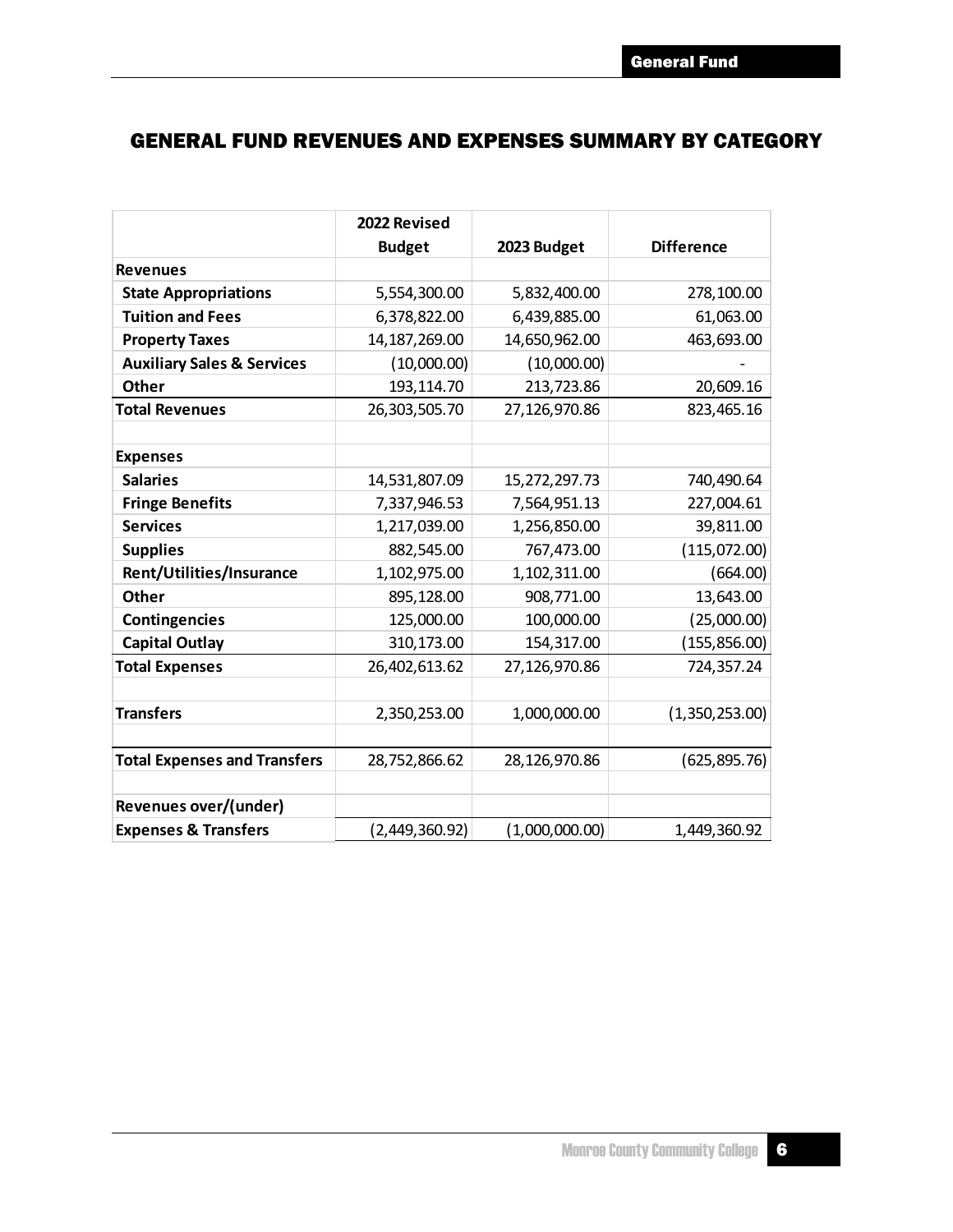#### UNRESTRICTED NET POSITION

The College has designated the use of unrestricted net position (often referred to as "Reserves") as follows:

|                                                     | 6/30/2018      | 6/30/2019    | 6/30/2020      | 6/30/2021      | 6/30/2022    | 6/30/2023    |
|-----------------------------------------------------|----------------|--------------|----------------|----------------|--------------|--------------|
| UNRESTRICTED NET POSITION                           | Actual         | Actual       | Actual         | Actual         | Projected    | Projected    |
| Designations for Unrestricted Net Position:         |                |              |                |                |              |              |
| <b>Working Capital</b>                              | 5,050,000      | 5,050,000    | 6,000,000      | 6,000,000      | 6,000,000    | 6,000,000    |
| Contingencies                                       | 4,145,343      | 5,135,715    | 4,585,913      | 7,068,813      | 4,619,451    | 3,619,451    |
| Technology Equipment                                | 446,907        | 831,933      | 545,606        | 762,043        | 1,519,043    | 1,519,043    |
| <b>Auxiliary Activities</b>                         | 1,473,081      | 1,530,452    | 1,517,083      | 1,526,554      | 1,482,554    | 1,412,812    |
| <b>Student Loans</b>                                | 18,217         | 18,237       | 18,257         | 18,257         | 18,277       | 18,257       |
| Quasi-Endowment                                     | 275,462        | 278,809      | 282,359        | 284,029        | 134,787      | 135,069      |
| HVAC (Long-term Debt)                               | (13,628,873)   | (13,277,385) | (11,995,732)   | (10, 438, 747) | (9,346,218)  | (8,716,871)  |
| Major Maintenance and Renovation                    | 820,507        | 1,385,841    | 1,833,471      | 1,604,147      | 1,870,574    | 1,439,594    |
| Millage Maintenance and Improvement                 | 7,156,653      | 9,594,179    | 6,098,732      | 3,648,264      | (502, 034)   | 3,136,734    |
| Undesignated                                        |                |              |                |                |              |              |
| Unrestricted Net Position without Pension Liability | 5,757,298      | 10,547,781   | 8,885,689      | 10,473,361     | 5,796,434    | 8,564,089    |
|                                                     |                |              |                |                |              |              |
| <b>MPSERS Net Pension Liability (Retirement)</b>    | (29, 761, 286) | (30,651,495) | (33, 265, 514) | (34, 970, 724) | (35,470,724) | (35,970,724) |
| MPSERS Net OPEB Liability (Health-Care Ret)         | (11, 458, 191) | (11,018,223) | (10,270,202)   | (9,025,711)    | (8,025,711)  | (7,025,711)  |
| <b>Total Unrestricted Net Position</b>              | (35, 462, 179) | (31,121,937) | (34,650,027)   | (33,523,074)   | (37,700,001) | 34,432,346)  |



\*Projected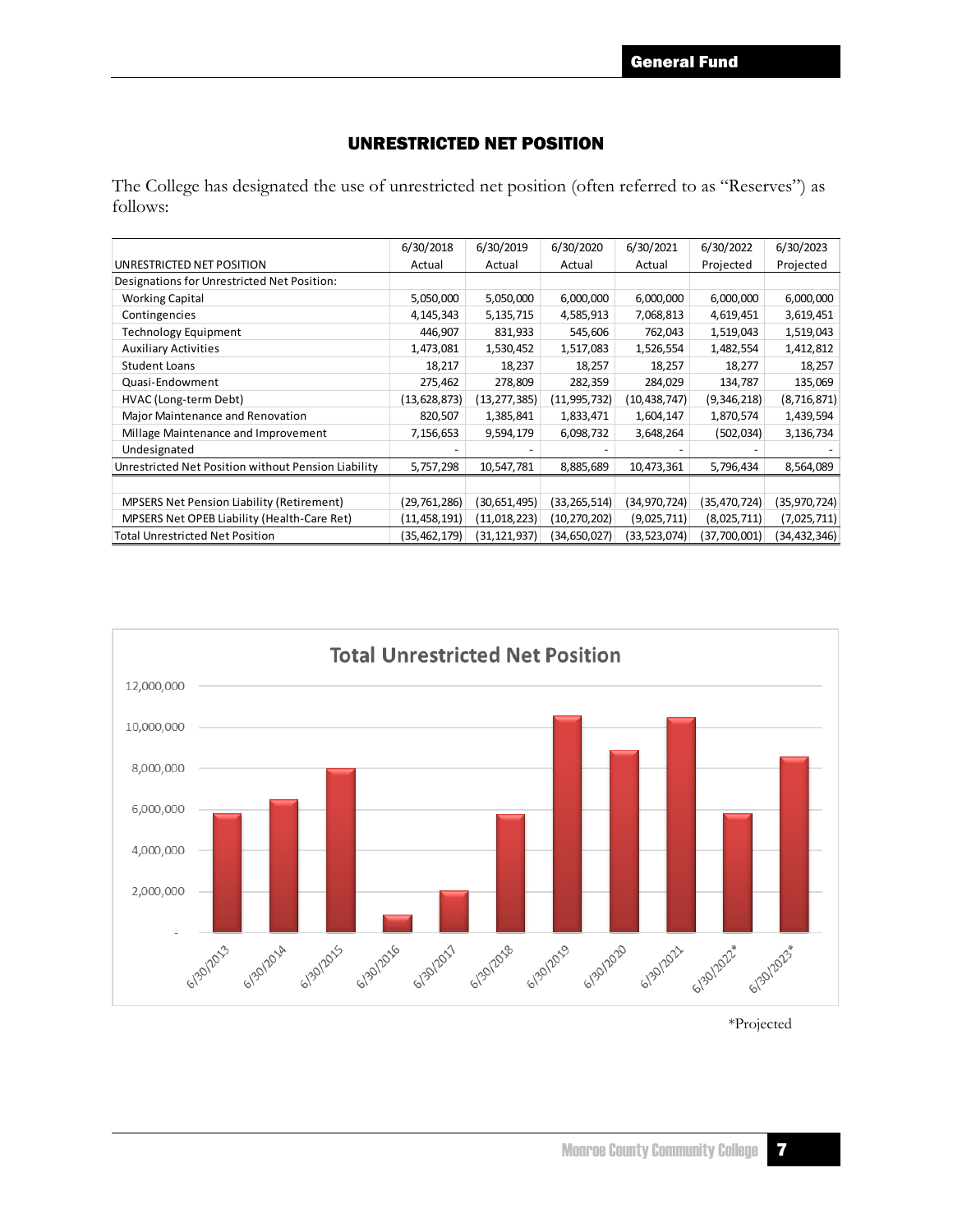#### RENOVATION PROJECTS

| <b>Fund</b> | Cost<br>Center | <b>Number</b> | <b>Description</b>                                                       | <b>Budget</b><br><b>Request</b> |
|-------------|----------------|---------------|--------------------------------------------------------------------------|---------------------------------|
| 01          | 7200           | 5.379.000     | Wire Mesh Partition for Founders Hall Basement<br><b>Mechanical Room</b> | 3,500                           |
|             |                |               | <b>TOTAL GENERAL FUND RENOVATION</b>                                     | 3,500                           |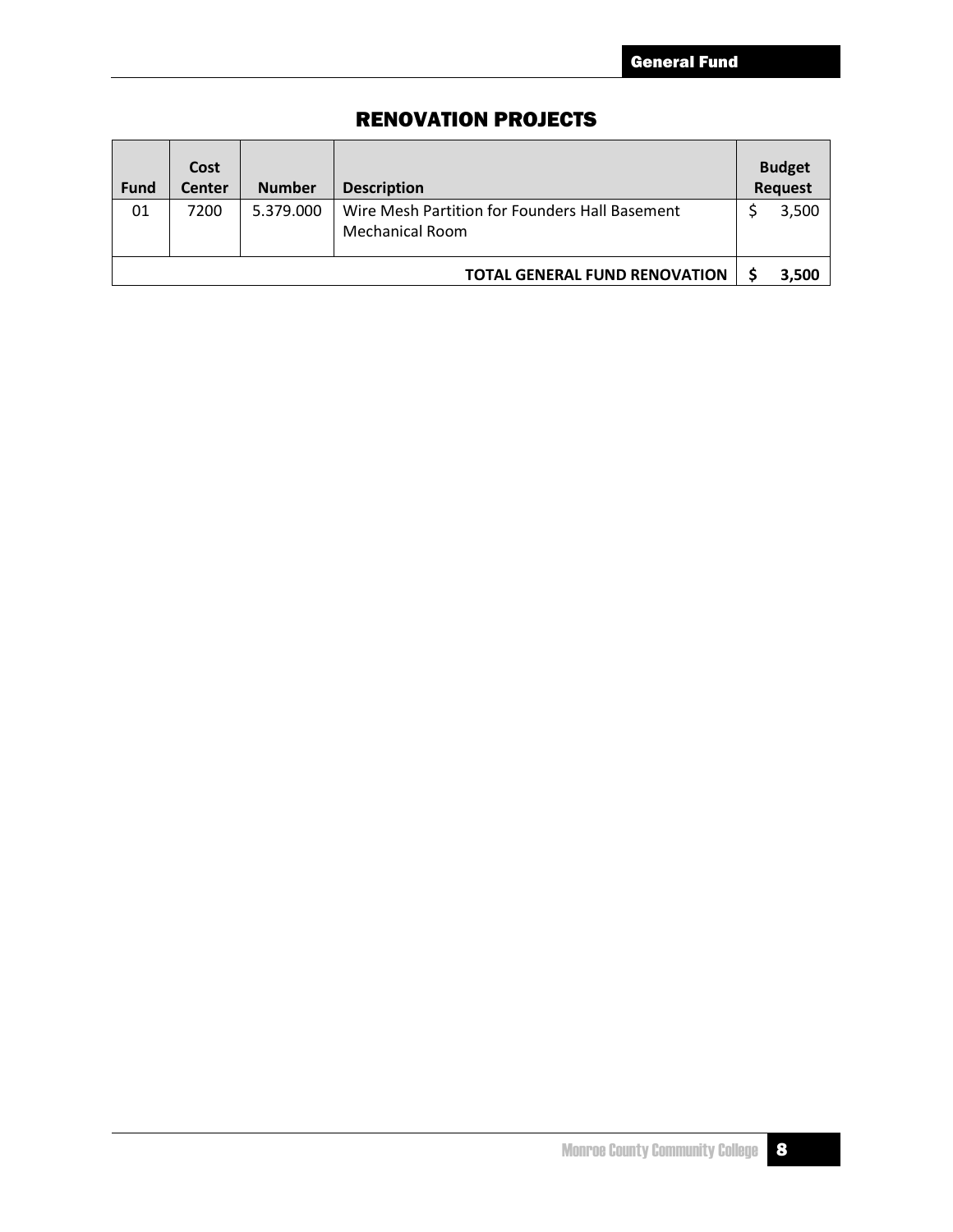|      | Cost          |                                                                    | 2022-2023       |
|------|---------------|--------------------------------------------------------------------|-----------------|
| Fund | <b>Center</b> | <b>Number Description</b>                                          | <b>Requests</b> |
| 01   | 7200          | 5.870.000 Billy Goat Debris Collector (attachment for truck)       | 5,000           |
| 01   | 7200          | 5.870.000 Work bench for Whitman Center                            | 600             |
| 01   | 7200          | 5.870.000 New Tailgate Salt Spreader (for dump truck)              | 8,200           |
| 01   | 7200          | 5.870.000 Ferris Zero-Turn Mower (with leaf collector attachments) | 17,650          |
| 01   | 7300          | 5.870.000 Karcher Chartiot Scrubber - 20"                          | 8,202           |
| 01   | 7300          | 5.870.000 Advance Extractor - 16"                                  | 3,760           |
| 01   | 7300          | 5.870.000 New Curtains for Commencement                            | 4,005           |
| 01   | 6220          | 5.860.000 Paper Shredder                                           | 1,500           |
| 01   | 6315          | 5.860.000 Tabletop Folder for Copy Center                          | 2,400           |
| 01   | 7500          | 5.870.000 First Responder Radio                                    | 3,000           |
|      |               | TOTAL ADMINISTRATION CAPITAL OUTLAY                                | 54,317          |
| 01   | 1300          | 5.810.000 Disc & Drum ABS Brake Trainer + Faults                   | 13,411          |
| 01   | 1300          | 5.810.000 Level 2 EV Charger                                       | 13,500          |
| 01   | 1300          | 5.810.000 Level 2 Wall Charge for Lab x 1                          | 1,100           |
| 01   | 1300          | 5.810.000 Tinus Olsen Upgrade                                      | 17,000          |
| 01   | 1300          | 5.810.000 Rockwell Hardness Tester                                 | 7,500           |
| 01   | 1300          | 5.810.000 PH10 Probe for CMM Machine with Conroller                | 8,500           |
| 01   | 1300          | 5.810.000 Robotic Welder                                           | 20,220          |
| 01   | 1160          | 5.810.000 Little Anne QCPR manikins (4-pack)                       | 1,100           |
| 01   | 1160          | 5.810.000 SkillGuide with Extension Cable (x 4)                    | 350             |
| 01   | 1160          | 5.810.000 Laerdal Carry Case for Little Anne QCPR 4 pack           | 950             |
| 01   | 1160          | 5.810.000 Laerdal Medical Baby Anne Infant Manikin (4 pack)        | 750             |
| 01   | 1110          | 5.810.000 Music Stand Lights                                       | 1,000           |
| 01   | 1110          | 5.810.000 Projector to Enlarge Work                                | 470             |
| 01   | 1110          | 5.810.000 Rack-It I with 40 Shelves 30" X 46" shelves              | 2,500           |
| 01   | 1110          | 5.810.000 Multimedia Reporting for Agora                           | 30              |
| 01   | 1110          | 5.810.000 Multimedia Reporting for Agora                           | 1,400           |
| 01   | 1110          | 5.810.000 Multimedia Reporting for Agora                           | 100             |
| 01   | 1110          | 5.810.000 Multimedia Reporting for Agora                           | 300             |
| 01   | 1130          | 5.810.000 Manikin for Criminalistics                               | 2,000           |
| 01   | 1150          | 5.810.000 Vascular Arm Model (Ward)                                | 850             |
| 01   | 1150          | 5.810.000 Ligamented Pelvis Model (Denoyer-Geppert)                | 349             |
| 01   | 1150          | 5.810.000 Comprehensive Eye Model - 5 (Ward)                       | 1,825           |
| 01   | 1150          | 5.810.000 Brain Model (Ward)                                       | 395             |
| 01   | 1150          | 5.810.000 Heart of America Model - 2 (Denoyer-Geppert)             | 1,000           |
| 01   | 1150          | 5.810.000 Skin Model - 4 (Somso)                                   | 3,400           |
|      |               | <b>TOTAL INSTRUCTION CAPITAL OUTLAY</b>                            | 100,000         |
|      |               | <b>GRAND TOTAL CAPITAL OUTLAY</b>                                  | 154,317         |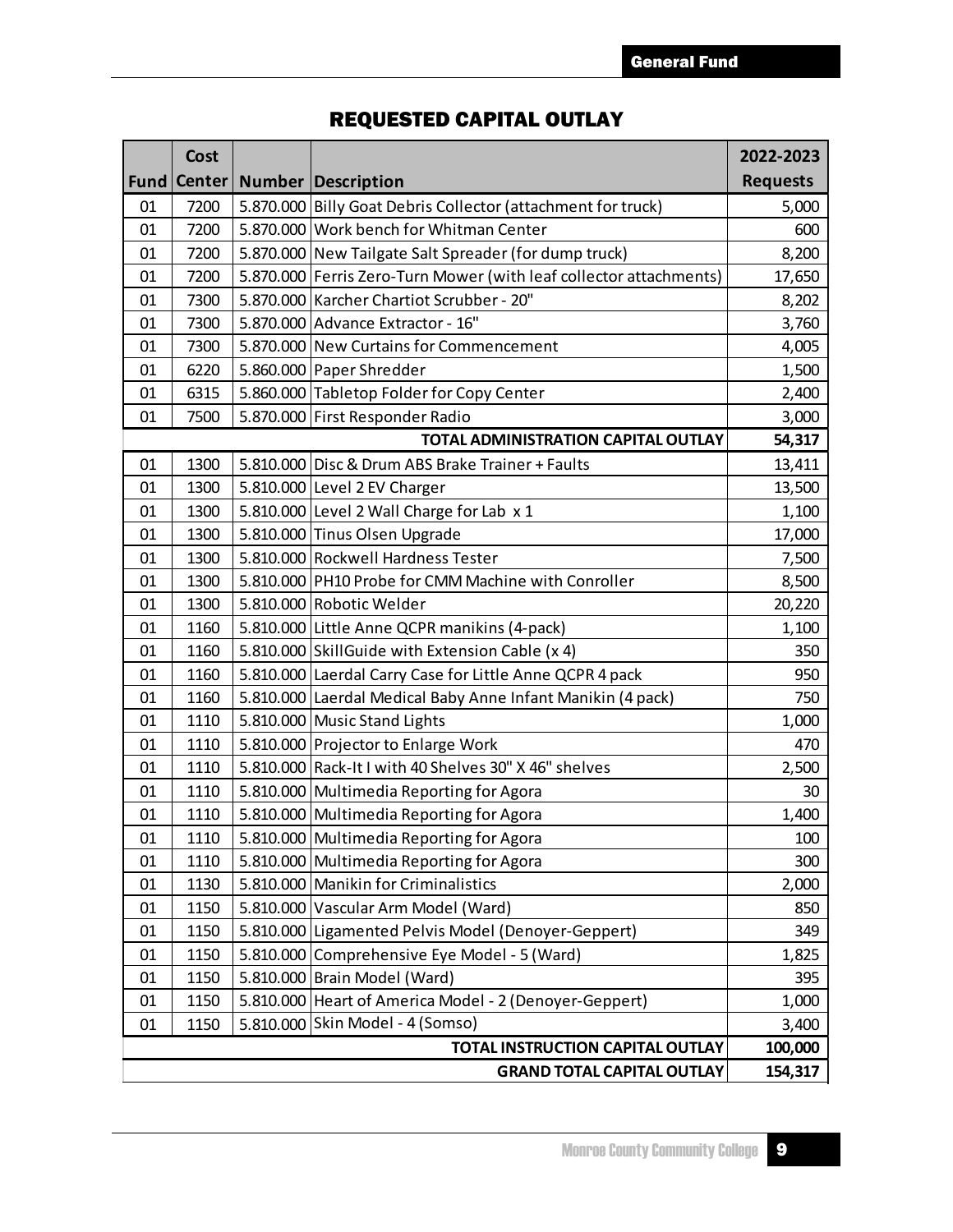## RETIREMENT DESIGNATED FUND

The College's Retirement Designated Fund is used to record and report the MPSERS UAAL (Unfunded Actuarial Accrued Liability) Rate Stabilization and the College's proportional share of the MPSERS net pension liability. In addition, the fund is used to record and report the College's net liability for other postemployment benefits (OPEB). For MPSERS members, the only OPEB is retiree healthcare.

|                                    |               | <b>ACTUAL</b>  | <b>BUDGET</b>        | <b>BUDGET</b> |                |  |
|------------------------------------|---------------|----------------|----------------------|---------------|----------------|--|
|                                    |               | 2020-2021      | 2021-2022            |               | 2022-2023      |  |
| Revenue:                           |               |                |                      |               |                |  |
| <b>UAAL Rate Stabilization</b>     | $\frac{1}{2}$ | 1,606,464      | \$<br>1,400,000      | \$            | 1,600,000      |  |
|                                    | \$            | 1,606,464      | \$<br>1,400,000      | \$            | 1,600,000      |  |
|                                    |               |                |                      |               |                |  |
| Instruction                        |               | 1,051,528      | 1,005,510            |               | 521,835        |  |
| <b>Information Technology</b>      |               | 116,717        | 119,810              |               | 61,890         |  |
| <b>Public Services</b>             |               | 19,379         | 18,900               |               | 8,600          |  |
| <b>Instructional Support</b>       |               | 178,252        | 274,800              |               | 138,945        |  |
| <b>Student Services</b>            |               | 204,729        | 218,550              |               | 121,770        |  |
| Institutional Administration       |               | 230,124        | 251,830              |               | 135,825        |  |
| <b>Physical Plant</b>              |               | 266,454        | 210,600              |               | 111,135        |  |
| Expense                            | \$            | 2,067,183      | \$<br>2,100,000      | \$            | 1,100,000      |  |
|                                    |               |                |                      |               |                |  |
| Revenue Greater / (Less)           |               |                |                      |               |                |  |
| Than Expenses                      | \$            | (460, 719)     | \$<br>(700,000)      | \$            | 500,000        |  |
|                                    |               |                |                      |               |                |  |
| <b>Transfer from General Fund</b>  |               |                |                      |               |                |  |
| <b>Transfer to Unexpended Fund</b> |               |                |                      |               |                |  |
| Total Transfers In/(Out)           | \$            |                | \$                   | \$            |                |  |
|                                    |               |                |                      |               |                |  |
| Revenue Greater / (Less)           |               |                |                      |               |                |  |
| Than Expenses & Transfers          | \$            | (460, 719)     | \$<br>(700,000)      | \$            | 500,000        |  |
|                                    |               |                |                      |               |                |  |
| <b>Beginning Net Position</b>      |               | (43,535,716)   | (43, 996, 435)       |               | (44,696,435)   |  |
|                                    |               |                |                      |               |                |  |
| <b>Ending Net Position</b>         | \$            | (43, 996, 435) | \$<br>(44, 696, 435) | \$            | (44, 196, 435) |  |

#### RETIREMENT DESIGNATED FUND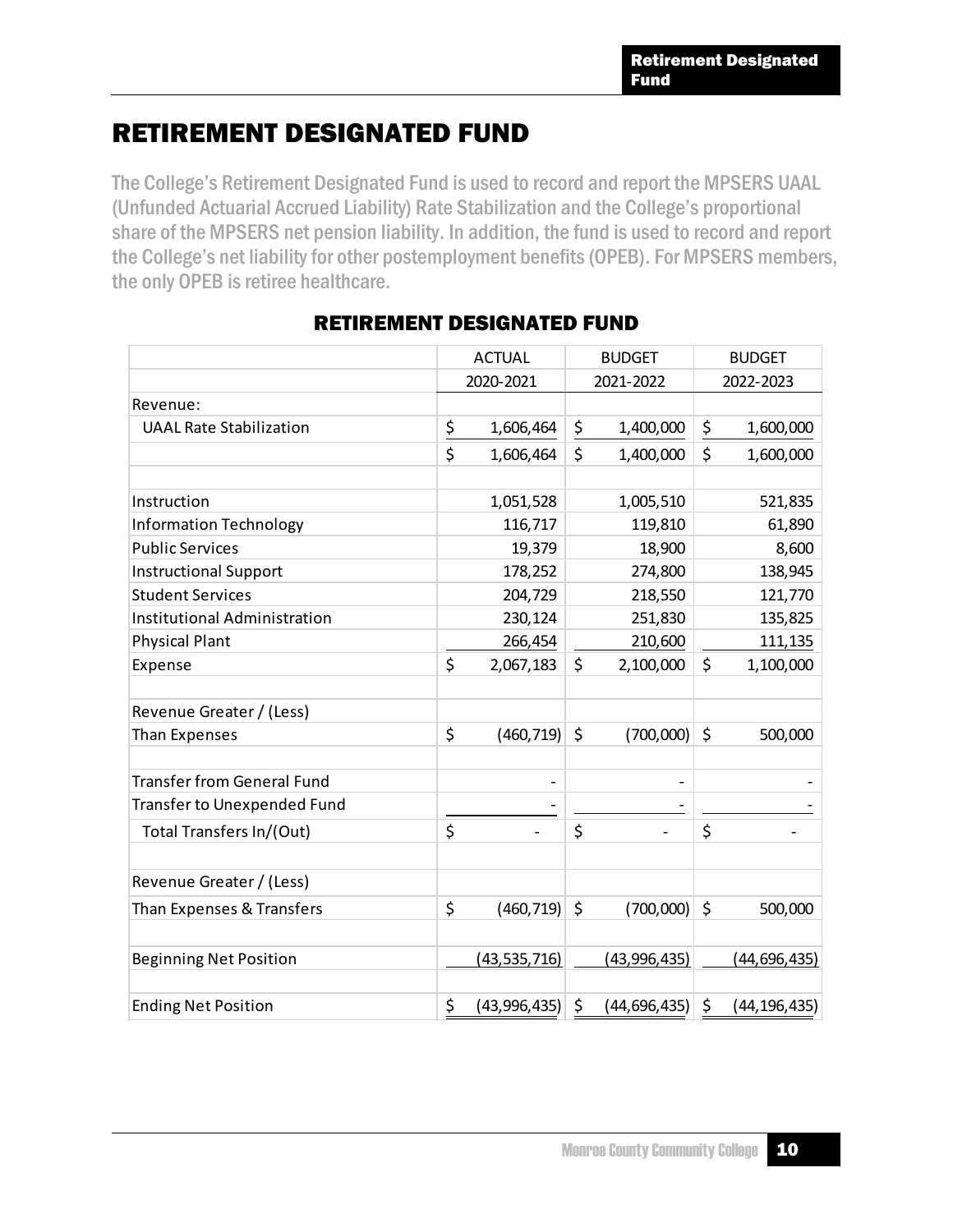## DESIGNATED FUND

As defined by the state's Manual for Uniform Financial Reporting for Michigan Public Community Colleges, "The Designated Fund is to be used to account for transactions of funds restricted as to operating use by the Board of Trustees or the administration. The source of such funds could be virtually any unrestricted revenue that the Board or administration earmarks for a specific operating purpose."

The College's Designated Fund is used to record and report the cost of campus technology equipment and software.

|                                     | Actual          | Projected       | <b>Budget</b>   |
|-------------------------------------|-----------------|-----------------|-----------------|
|                                     | 2020-21         | 2021-22         | 2022-23         |
| Revenue:                            |                 |                 |                 |
| <b>Student Fees</b>                 | \$<br>1,198,173 | \$<br>1,225,000 | \$<br>1,185,974 |
| <b>Insurance Proceeds</b>           |                 |                 |                 |
|                                     | \$<br>1,198,173 | \$<br>1,225,000 | \$<br>1,185,974 |
|                                     |                 |                 |                 |
| Instruction                         | 93,644          | 140,000         | 137,061         |
| <b>Information Technology</b>       | 653,860         | 550,000         | 745,663         |
| <b>Public Services</b>              | 3,778           | 4,000           | 4,358           |
| <b>Instructional Support</b>        | 116,683         | 118,000         | 123,496         |
| <b>Student Services</b>             | 46,543          | 92,000          | 88,546          |
| <b>Institutional Administration</b> | 47,724          | 44,000          | 51,175          |
| <b>Physical Plant</b>               | 19,503          | 20,000          | 35,675          |
| Expense                             | \$<br>981,735   | \$<br>968,000   | \$<br>1,185,974 |
|                                     |                 |                 |                 |
| <b>Revenue Greater</b>              |                 |                 |                 |
| (Less Than) Expense                 | \$<br>216,438   | \$<br>257,000   | \$              |
|                                     |                 |                 |                 |
| Transfer to (from) General Fund     |                 | (500,000)       |                 |
|                                     |                 |                 |                 |
| Revenue Greater / (Less)            |                 |                 |                 |
| Than Expenses & Transfers           | \$<br>216,438   | \$<br>757,000   | \$              |
|                                     |                 |                 |                 |
| <b>Beginning Net Position</b>       | 545,605         | 762,043         | 1,519,043       |
|                                     |                 |                 |                 |
| <b>Ending Net Position</b>          | \$<br>762,043   | \$<br>1,519,043 | \$<br>1,519,043 |

### DESIGNATED FUND

#### Institutional Technology Fund Budget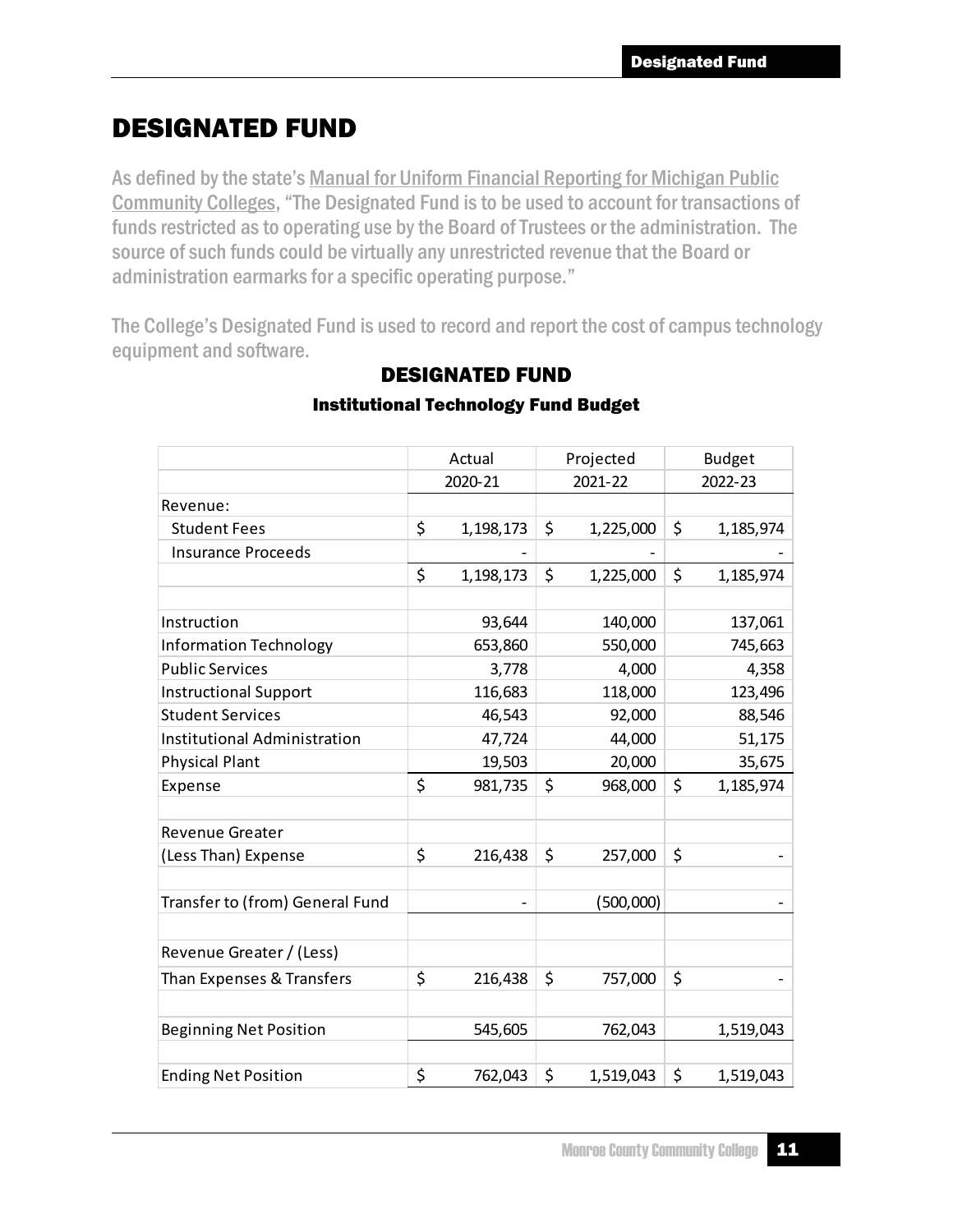| Cost |                                        |                                                           | 2022-2023 |                       |  |
|------|----------------------------------------|-----------------------------------------------------------|-----------|-----------------------|--|
|      | Center  Account                        | <b>Item Detail</b>                                        |           | <b>Budget Request</b> |  |
| 1110 | 5810000 Capital Outlay                 | <b>Agora Computers</b>                                    | \$        | 27,000                |  |
| 1110 | 5810000 Capital Outlay - Instructional | Redrock Software Corp (Tutor Track Support)               | \$        | 1,000                 |  |
| 1210 | 5563000 Licenses & Permits             | MSDN-Azure Developer Tools/Dreamspark Membership, VM      | \$        | 2,000                 |  |
| 1210 | 5563000 Licenses & Permits             | AppleCare Service Contract for MAC Computer lab           | \$        | 4,000                 |  |
| 1210 | 5810000 Capital Outlay - Instructional | 21 Computers/ Monitors for F109 Classroom Lab             | \$        | 28,000                |  |
| 1300 | 5275000 Software Support               | RSMeans Online Complete Library (Student Version)         | \$        | 2,200                 |  |
| 1300 | 5275000 Software Support               | SketchUp Pro                                              | \$        | 300                   |  |
| 1300 | 5275000 Software Support               | Allen-Bradley Rockwell Automation Software                | \$        | 2,140                 |  |
| 1300 | 5275000 Software Support               | <b>Automation Studio Software</b>                         | \$        | 6,958                 |  |
| 1300 | 5275000 Software Support               | <b>CATIA V5</b>                                           | \$        | 3,070                 |  |
| 1300 | 5275000 Software Support               | FANUC RoboGuide Simulation Software                       | \$        | 1,000                 |  |
| 1300 | 5275000 Software Support               | ALLDATA Repair (Education & Library Edition)              | \$        | 975                   |  |
| 1300 | 5275000 Software Support               | Mitchell Online                                           | \$        | 1,099                 |  |
| 1300 | 5275000 Software Support               | Snap-On Verus Scan Tool Software Update                   | \$        | 982                   |  |
| 1300 | 5275000 Software Support               | LabVIEW                                                   | \$        | 1,650                 |  |
| 1300 | 5275000 Software Support               | Multisim                                                  | \$        | 1,320                 |  |
| 1300 | 5275000 Software Support               | <b>SOLIDWORKS</b>                                         | \$        | 3,000                 |  |
| 1300 | 5275000 Software Support               | Mastercam                                                 | \$        | 1,560                 |  |
| 1300 | 5275000 Software Support               | LanSchool                                                 | \$        | 375                   |  |
| 1300 | 5275000 Software Support               | Powerdyne Software                                        | \$        | 500                   |  |
| 1300 | 5810000 Capital Outlay                 | (4) High-Res Laser Data Projectors: Epson PowerLite L400U | \$        | 10,000                |  |
| 1300 | 5810000 Capital Outlay                 | (24) New Computers for T-154                              | \$        | 24.000                |  |
| 1300 | 5810000 Capital Outlay                 | (4) Additional New Laptops                                | \$        | 6,000                 |  |
| 1410 | 5275000 Software Support               | Lexicomp Annual License                                   | \$        | 3,932                 |  |
| 1410 | 5275000 Software Support               | <b>ExamSoft Support Package</b>                           | \$        | 1,500                 |  |
| 1410 | 5275000 Software Support               | SignUp Genius                                             | \$        | 270                   |  |
| 1420 | 5275000 Software Support               | Lexicomp Annual License                                   | \$        | 655                   |  |
| 1440 | 5275000 Software Support               | Lexicomp License                                          | \$        | 1,375                 |  |
| 1440 | 5275000 Software Support               | PEP course for faculty (CoARC requirement)                | \$        | 200                   |  |
| 2510 | 5218000 Contracted Services            | <b>Ellucian Contracted Services</b>                       | \$        | 20,000                |  |
| 2510 | 5275000 Software Support               | Colleague Software Support                                | \$        | 288,002               |  |
| 2510 | 5275000 Software Support               | <b>Entrinsik Informer Support</b>                         | \$        | 3,580                 |  |
| 2510 | 5275000 Software Support               | Perfectforms Support                                      | \$        | 780                   |  |
| 2510 | 5275000 Software Support               | Perceptive Content (aka ImageNow) Support                 | \$        | 10,607                |  |
| 2510 | 5519000 Training                       | Ellucian On-Demand Subscription Library                   | \$        | 1,000                 |  |
| 2520 | 5231000 M&R Other                      | <b>Monitors and Printers</b>                              | \$        | 6,000                 |  |
| 2520 | 5231000 M&R Other                      | Sound Systems, Classroom Equipment, Media Players         | \$        | 10,000                |  |
| 2520 | 5231000 M&R Other                      | Network Switch Annual Maintenance Agreement               | \$        | 9,500                 |  |
| 2520 | 5231000 M&R Other                      | <b>UPS Service and Supprt Contract</b>                    | \$        | 14,100                |  |
| 2520 | 5231000 M&R Other                      | <b>Email Spam and Security</b>                            | \$        | 16,000                |  |
| 2520 | 5275000 Software Support               | Computer and Network Security Software Support            | \$        | 28,000                |  |
| 2520 | 5275000 Software Support               | Wireless Management Software Support                      | \$        | 29,500                |  |
| 2520 | 5275000 Software Support               | Microsoft Campus Agreement                                | \$        | 65,000                |  |
| 2520 | 5275000 Software Support               | Vmware Vsphere Enterprise Plus and View Software Support  | \$        | 5,000                 |  |
| 2520 | 5275000 Software Support               | GlobalSign Certificate Software Support                   | \$        | 2,500                 |  |
| 2520 | 5275000 Software Support               | SchoolDude IT                                             | \$        | 3,950                 |  |
| 2520 | 5275000 Software Support               | Adobe Creative Cloud Suite                                | \$        | 22,360                |  |
| 2520 | 5275000 Software Support               | Stratodesk Software Renewal                               | \$        | 1,200                 |  |

#### PROPOSED EXPENSES – Software and Hardware

*Designated Fund Proposed Expenses continued on next page.*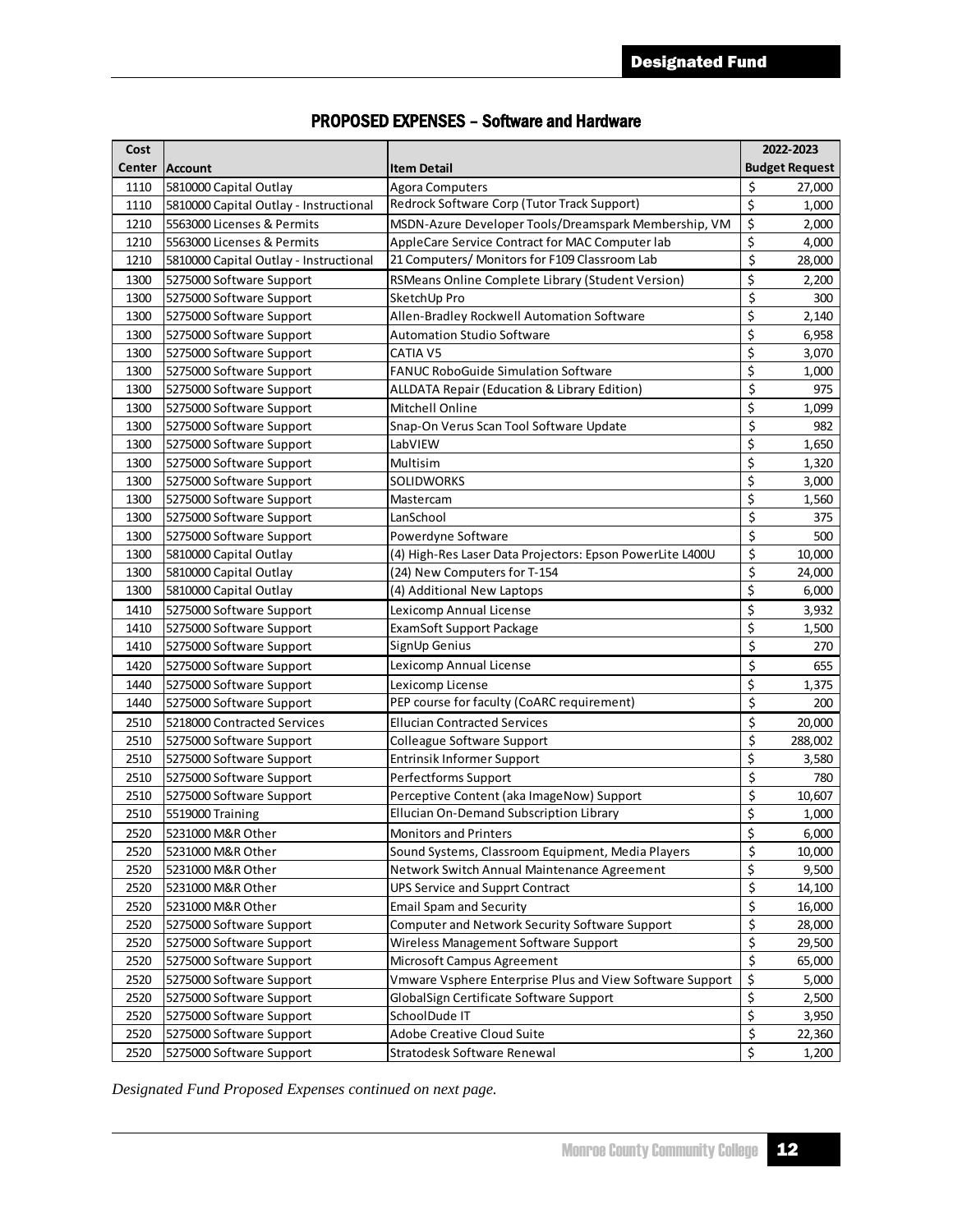| Cost |                                        |                                                       | 2022-2023             |  |  |
|------|----------------------------------------|-------------------------------------------------------|-----------------------|--|--|
|      | Center   Account                       | Item Detail                                           | <b>Budget Request</b> |  |  |
| 2520 | 5350000 Supplies - Micro               | Computer Supplies, Parts, and Misc Replacement Items  | \$<br>15,000          |  |  |
| 2520 | 5353000 General Supplies               | Cleaner, Lamps, Batteries, Cords, Tape, and Other     | \$<br>11,500          |  |  |
| 2520 | 5519000 Training                       | <b>Technical Training</b>                             | \$<br>7,500           |  |  |
| 2520 | 5541000 Telecommunications             | Main Campus Internet                                  | \$<br>13,680          |  |  |
| 2520 | 5541000 Telecommunications             | Whitman Center Point-to-Point                         | \$<br>16,800          |  |  |
| 2520 | 5541000 Telecommunications             | 2nd Internet Connection 1GB to Main Campus            | \$<br>19,155          |  |  |
| 2520 | 5541000 Telecommunications             | IP Addressing Fees                                    | \$<br>1,000           |  |  |
| 2520 | 5700000 Contingencies                  | Contingency                                           | \$<br>42,949          |  |  |
| 2520 | 5820000 Capital Outlay Technology      | <b>VDI Servers</b>                                    | \$<br>49,000          |  |  |
| 2520 | 5820000 Capital Outlay Technology      | <b>Network Security</b>                               | \$<br>30,000          |  |  |
| 2520 | 5820000 Capital Outlay Technology      | <b>VDI End Point Devices</b>                          | \$<br>2,000           |  |  |
| 3240 | 5275000 Software Support               | <b>EMS Annual Renewal</b>                             | \$<br>4,358           |  |  |
| 4100 | 5275000 Software Support               | ILS OCLC World Share + Hosted Content DM              | \$<br>43,487          |  |  |
| 4100 | 5275000 Software Support               | <b>OCLC Hosted Ezproxy</b>                            | \$<br>3,374           |  |  |
| 4100 | 5275000 Software Support               | Springshare LibGuides                                 | \$<br>3,137           |  |  |
| 4100 | 5275000 Software Support               | <b>TRAFSYS</b>                                        | \$<br>360             |  |  |
| 4100 | 5275000 Software Support               | RDA Toolkit ALA (American Library Association)        | \$<br>195             |  |  |
| 4100 | 5275000 Software Support               | ChatStaff After Hours Reference Staffing              | \$<br>1,550           |  |  |
| 4100 | 5275000 Software Support               | LibraryHelp3 Chat Software                            | \$<br>315             |  |  |
| 4100 | 5275000 Software Support               | Tech Smith Maintenance Agreement for Camtasia         | \$<br>169             |  |  |
| 4310 | 5275000 Software Support               | <b>CMS</b> license                                    | \$<br>50,663          |  |  |
| 4310 | 5275000 Software Support               | Responsdus Lockdown Browser and Respondus Monitor     | \$<br>7,450           |  |  |
| 4310 | 5275000 Software Support               | <b>Plagiarism Detection</b>                           | \$<br>3,000           |  |  |
| 4310 | 5275000 Software Support               | Watermark (was Evaluation Kit)                        | \$<br>6,496           |  |  |
| 4310 | 5275000 Software Support               | Zoom Licenses                                         | \$<br>3,000           |  |  |
| 4310 | 5275000 Software Support               | Kahoot/Poll Anywhere (replaces "Clickers")            | \$<br>300             |  |  |
| 5410 | 5275000 Software Support               | <b>FA-LINK</b>                                        | \$<br>8,700           |  |  |
| 5410 | 5275000 Software Support               | Academic Works                                        | \$<br>5,646           |  |  |
| 5420 | 5850000 Capital Outlay - Student Serv. | Central College Network Software                      | \$<br>1,700           |  |  |
| 5720 | 5275000 Software Support               | <b>Target X Text Messages</b>                         | \$<br>2,500           |  |  |
| 5720 | 5850000 Capital Outlay - Student Serv. | Target X                                              | \$<br>50,000          |  |  |
| 5720 | 5850000 Capital Outlay - Student Serv. | Axiom                                                 | \$<br>10,000          |  |  |
| 5720 | 5850000 Capital Outlay - Student Serv. | Salesforce.com with additional licenses               | \$<br>10,000          |  |  |
| 6200 | 5860000 Capital Outlay - Admin.        | Printer                                               | \$<br>1,000           |  |  |
| 6220 | 5860000 Capital Outlay - Admin.        | (2) Computers - Cashier's Office                      | \$<br>2,000           |  |  |
| 6240 | 5275000 Software Support               | NeoGov Applicant Tracking System Maintenance Fee      | \$<br>8,600           |  |  |
| 6260 | 5860000 Capital Outlay - Admin.        | SurveyMonkey                                          | \$<br>300             |  |  |
| 6260 | 5860000 Capital Outlay - Admin.        | <b>SPSS</b>                                           | \$<br>600             |  |  |
| 6300 | 5860000 Capital Outlay - Admin.        | Digital Signage - Campus Video Kiosks/Software        | \$<br>3,000           |  |  |
| 6330 | 5275000 Software Support               | <b>Colleague Core Activities and Events Module</b>    | \$<br>9,465           |  |  |
| 6330 | 5275000 Software Support               | <b>Colleague Fundraising Module</b>                   | \$<br>13,563          |  |  |
| 6330 | 5275000 Software Support               | AcademicWorks Scholarship Software                    | \$<br>5,647           |  |  |
| 6330 | 5275000 Software Support               | Stelter Web Planned Giving Module                     | \$<br>3,000           |  |  |
| 6330 | 5275000 Software Support               | Peer-to-Peer Fundraising Module                       | \$<br>4,000           |  |  |
| 7100 | 5275000 Software Support               | Idea Spectrum: Landscaping Design Software Package    | \$<br>400             |  |  |
| 7100 | 5275000 Software Support               | SchoolDude   Inventory Direct Annual Renewal          | \$<br>10,675          |  |  |
| 7500 | 5275000 Software Support               | <b>Blackboard Connect</b>                             | \$<br>4,600           |  |  |
| 7500 | 5275000 Software Support               | Access Control & Camera Configuration and Support     | \$<br>20,000          |  |  |
|      |                                        | 2022-2023 DESIGNATED FUND GRAND TOTAL EXPENDITURES \$ | 1,185,974             |  |  |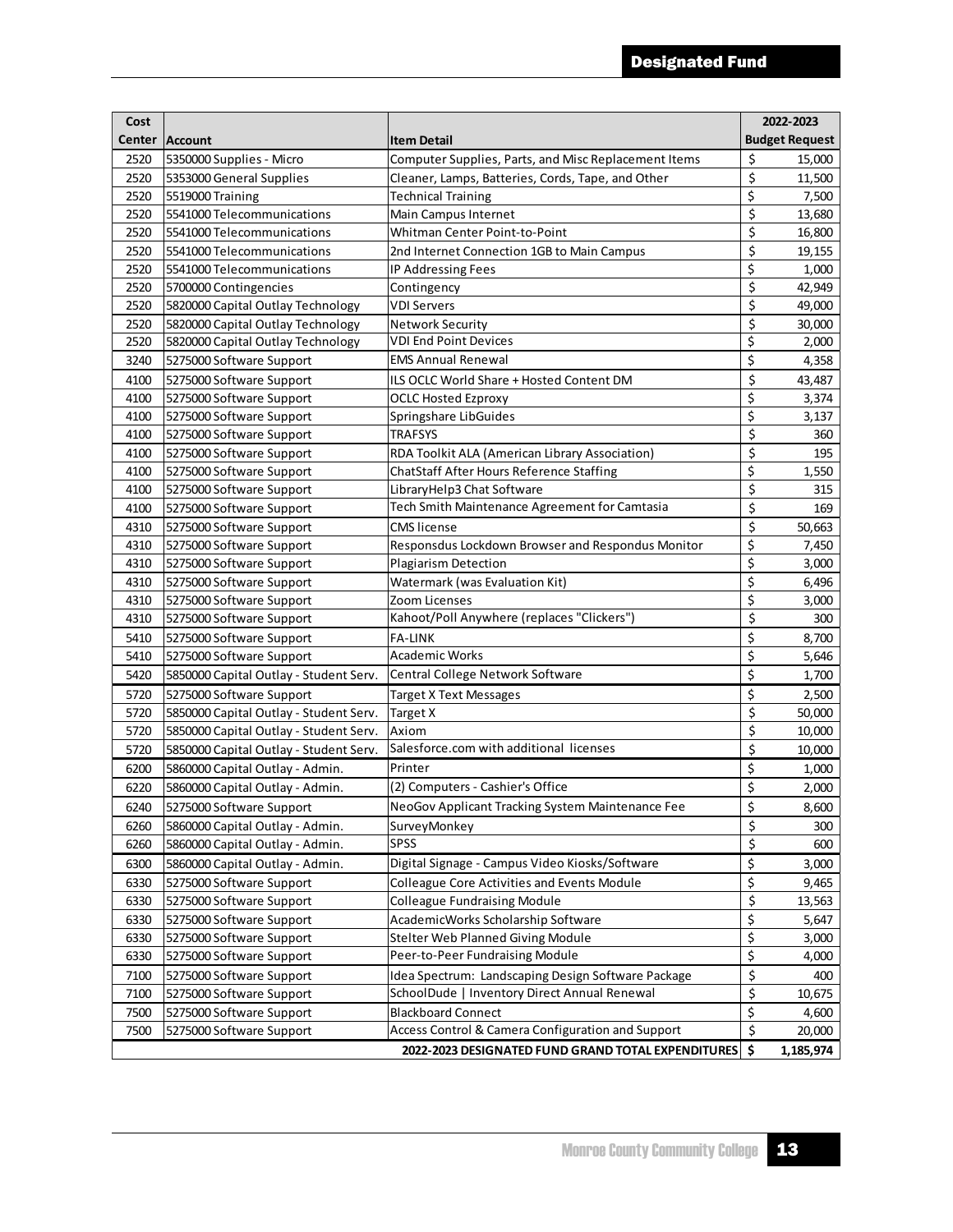## AUXILIARY ACTIVITIES FUND

The Auxiliary Activities Fund is used to account for transactions of those activities that deliver a product or perform a service to students, community, orstaff and are essential elements in support of the educational program. These activities are revenue producing and, ideally, should be self-supporting. Auxiliary Activities revenues are derived from the sale of products or services performed which are directly related, but not necessarily equal, to the cost of the products or service.

The College has three activity categories that are reported in the Auxiliary Activities Fund:

- Campus Store
- Food Service
- Campus and Community Events

The following technology purchases are recommended for the Auxiliary Activities Fund:

|      |               |                | <b>Auxiliary Activities Fund</b>                     |                       |
|------|---------------|----------------|------------------------------------------------------|-----------------------|
|      | Cost          |                |                                                      | 2022-2023             |
| Fund | <b>Center</b> | <b>Number</b>  | <b>Description</b>                                   | <b>Budget Request</b> |
| 31   | 5520          |                | 5275000 Booklog Maintenance                          | 7,740                 |
| 31   | 5520          | 5275000 Timber |                                                      | 1,925                 |
|      |               |                | <b>CAMPUS STORE - TECHNOLOGY SOFTWARE TOTAL   \$</b> | 9,665                 |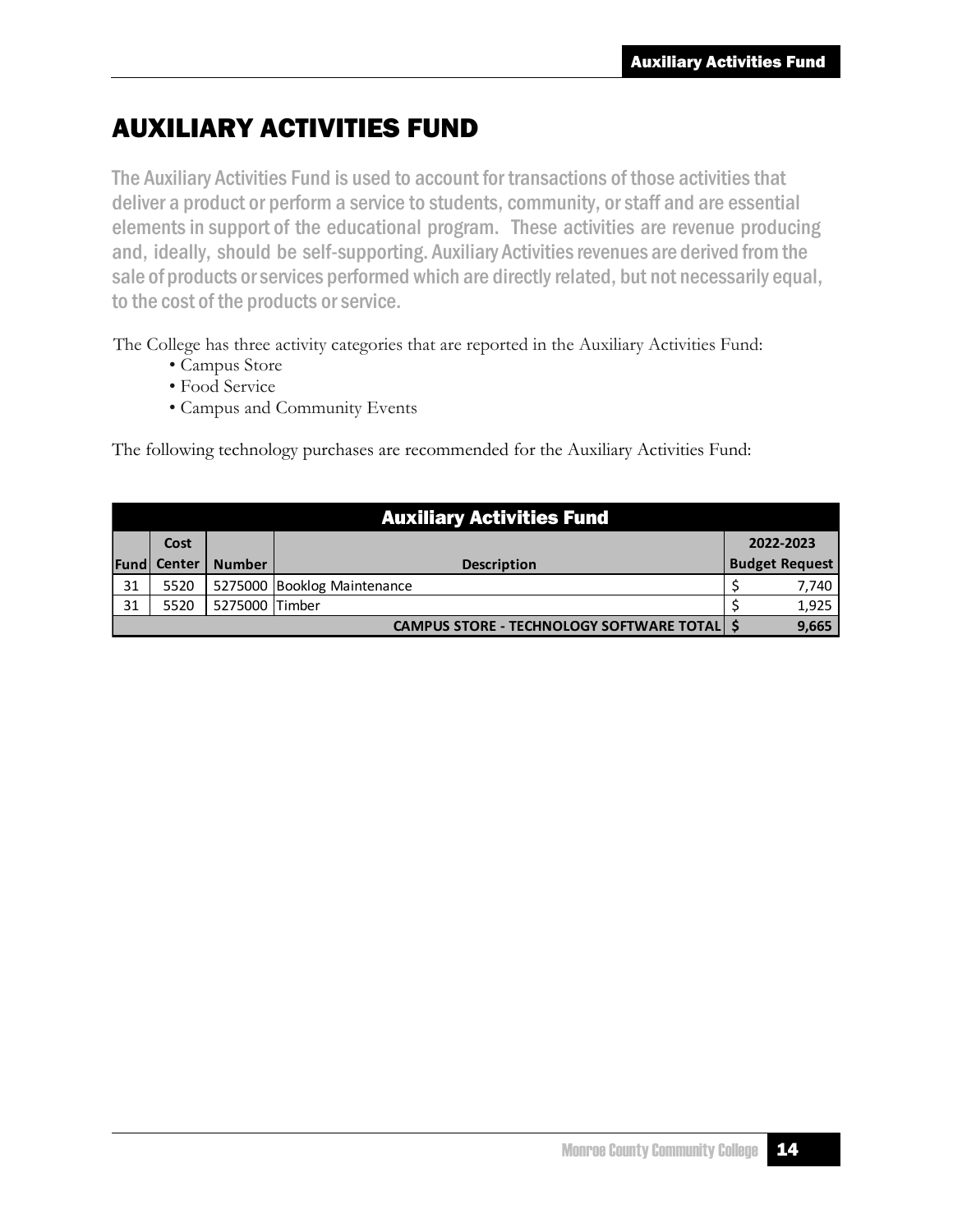### AUXILIARY ACTIVITIES FUND

|                                      | 2019-2020 |               | 2020-2021 |               | 2021-2022 |                  | 2022-2023 |                 |
|--------------------------------------|-----------|---------------|-----------|---------------|-----------|------------------|-----------|-----------------|
|                                      |           | <b>ACTUAL</b> |           | <b>ACTUAL</b> |           | <b>PROJECTED</b> |           | <b>PROPOSED</b> |
| <b>CAMPUS STORE</b>                  |           |               |           |               |           |                  |           |                 |
| Revenue                              |           | 967,787       |           | 874,810       |           | 125,000          |           | 180,400         |
| Expense                              |           | 938,685       |           | 895,454       |           | 160,000          |           | 265,242         |
| Profit - Loss                        | \$        | 29,102        | \$        | (20, 645)     | $\zeta$   | (35,000)         | $\zeta$   | (84, 842)       |
| Transfers In / (Out)                 |           |               |           |               |           | 15,000           |           | 15,000          |
| <b>Beginning Fund Balance</b>        |           | 1,334,335     |           | 1,363,437     |           | 1,342,792        |           | 1,322,792       |
| <b>Ending Fund balance</b>           | \$        | 1,363,437     | \$        | 1,342,792     | \$        | 1,322,792        | \$        | 1,252,950       |
| <b>FOOD SERVICE</b>                  |           |               |           |               |           |                  |           |                 |
| Revenue                              |           | 24,932        |           | 4,109         |           | 16,000           |           | 20,100          |
| Expense                              |           | 74,511        |           | 5,312         |           | 5,000            |           | 5,000           |
| Profit - Loss                        | \$        | (49, 579)     | \$        | (1, 203)      | \$        | 11,000           | \$        | 15,100          |
| Transfers In / (Out)                 |           | (2,500)       |           | 19,000        |           | (15,000)         |           | (15,000)        |
| <b>Beginning Fund Balance</b>        |           | 148,837       |           | 96,758        |           | 114,556          |           | 110,556         |
| <b>Ending Fund balance</b>           | \$        | 96,758        | \$        | 114,556       | \$        | 110,556          | \$        | 110,656         |
| <b>CAMPUS &amp; COMMUNITY EVENTS</b> |           |               |           |               |           |                  |           |                 |
| Revenue                              |           | 83,399        |           | 14,997        |           | 40,000           |           | 111,100         |
| Expense                              |           | 73,791        |           | 2,679         |           | 60,000           |           | 111,100         |
| Profit - Loss                        | \$        | 9,609         | \$        | 12,318        | \$        | (20,000)         | \$        |                 |
| Transfers In / (Out)                 |           |               |           |               |           |                  |           |                 |
| <b>Beginning Fund Balance</b>        |           | 47,280        |           | 56,888        |           | 69,207           |           | 49,207          |
| <b>Ending Fund balance</b>           | \$        | 56,888        | \$        | 69,207        | \$        | 49,207           | \$        | 49,207          |
| <b>COMBINED AUXILIARY ACTIVITIES</b> |           |               |           |               |           |                  |           |                 |
| Revenue                              |           | 1,076,118     |           | 893,916       |           | 181,000          |           | 311,600         |
| Expense                              |           | 1,086,987     |           | 903,445       |           | 225,000          |           | 381,342         |
| Profit - Loss                        | \$        | (10, 869)     | \$        | (9, 529)      | \$        | (44,000)         | \$        | (69, 742)       |
| Transfers In / (Out)                 |           | (2,500)       |           | 19,000        |           |                  |           |                 |
| <b>Beginning Fund Balance</b>        |           | 1,530,452     |           | 1,517,083     |           | 1,526,554        |           | 1,482,554       |
| <b>Ending Fund Balance</b>           | $\zeta$   | 1,517,083     | \$        | 1,526,554     | \$        | 1,482,554        | $\zeta$   | 1,412,812       |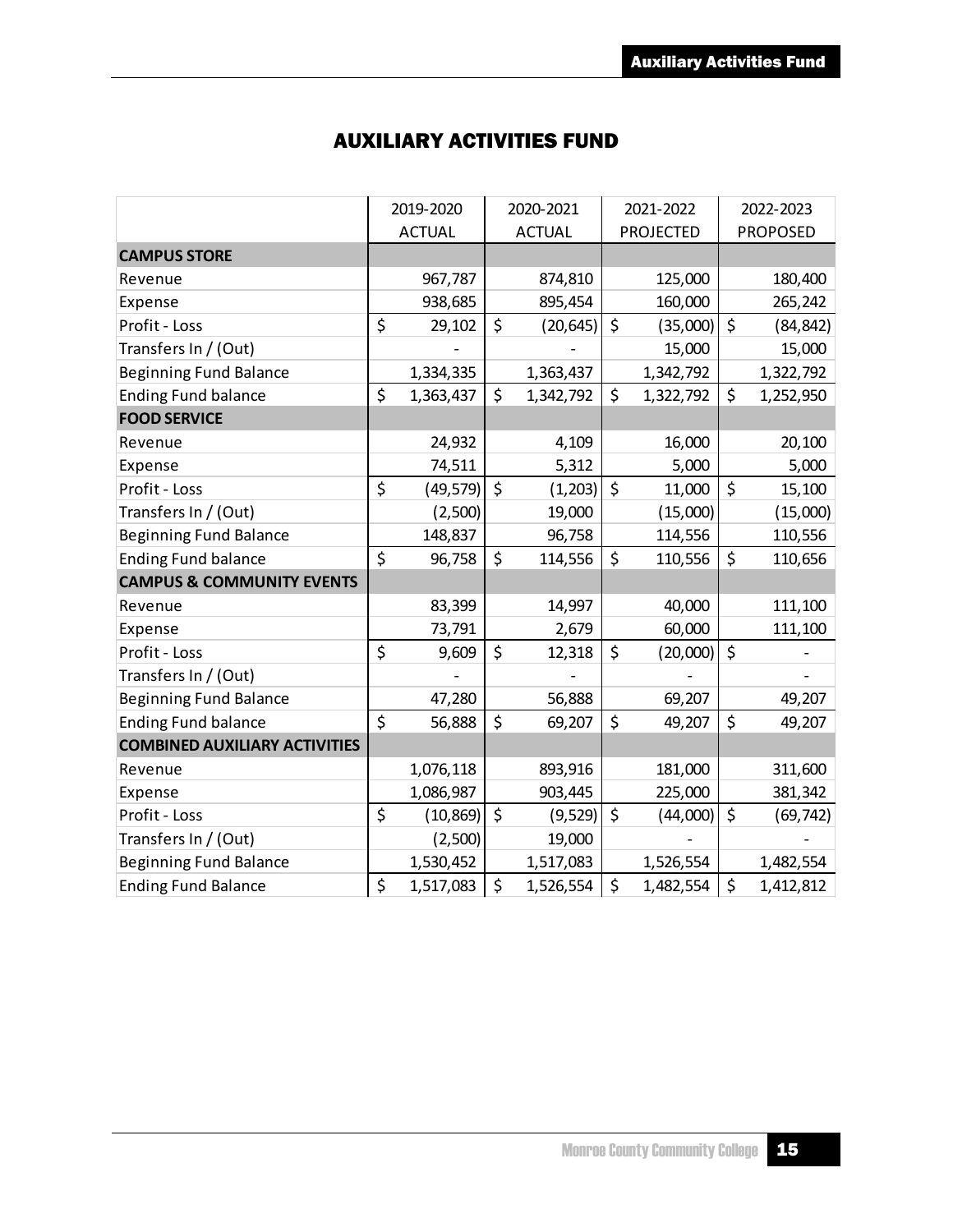## RESTRICTED FUND

The Restricted Fund is used to account for transactions resulting from revenue received by the College from outside donors or agencies, in which the College does not have absolute control over the expenses. Such revenuesmay be in the formof gifts or grants. Because the donor or agency has specified the purpose for which these monies may be expended, any such transactions are classified as restricted.

The College's restricted gifts and grants are used for primarily two types of activities: those used for financial aid for students and those used for new or special programs and equipment purchases. The major sources of revenues are federal and state grants and gifts and scholarships from private donors.

#### GRANT DESCRIPTIONS

#### Federal:

- **• PELL, SEOG, CWS** *To provide financial assistance to qualified students*
- **• Vocational Education** *To provide support for vocational programs*
- **• Upward Bound** *To provide support to participants in their preparation for college entrance*
- **• NSF**  *To provide support to designated science programs and increase qualified workers in their respective field*
- **• COPS Technology and Equipment Program (TEP)** *- To develop and acquire effective equipment technologies, and interoperable communications that assist in responding to and preventing crime.*
- **• HEERF I, II, III** *To provide higher education emergency relief in response to the COVID-19 Pandemic*

#### State:

- **• Motorcycle Safety** *To provide instruction for motorcycle safety*
- **• Training Grants** *To provide training opportunities for area businesses employees*
	- ✓ **MNJTP Grant – Roush Industries**
	- ✓ **MNJTP Grant – EOI Pioneer**

#### Other:

- **• Closing the Skills Gap** *To provide training and apprenticeship opportunities in new industry sectors and occupations*
- **• Foundation Scholarships** *Distribution from The Foundation for student scholarships*
- **• Private Grants and Gifts –** *Foundation grants or gifts given to support programs other than student scholarships*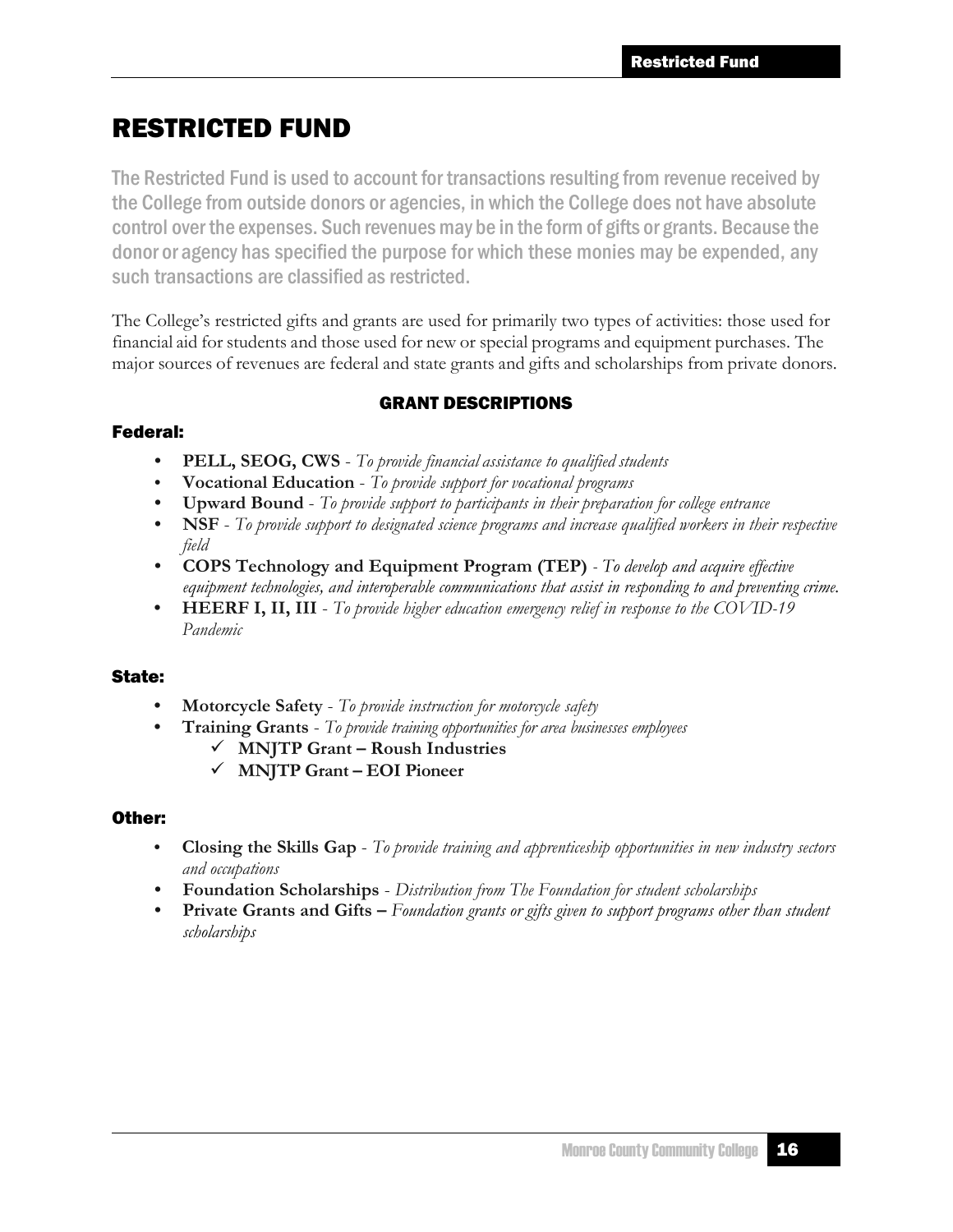#### RESTRICTED FUND

#### Four-Year Comparison Summary

|                                         | 2019-2020        | 2020-2021                      | 2021-2022       | 2022-2023       |
|-----------------------------------------|------------------|--------------------------------|-----------------|-----------------|
|                                         | <b>ACTUAL</b>    | <b>BUDGETED</b>                | <b>BUDGETED</b> | <b>PROPOSED</b> |
| Revenues:                               |                  |                                |                 |                 |
| <b>Tuition and Fees Net Allow</b>       | \$(1,871,881)    | \$(1,454,552)                  | \$(2,380,735)   | (1,725,000)     |
| <b>Federal Grants</b>                   | 3,976,327        | 3,906,484                      | 11,616,157      | 4,615,767       |
| <b>State Grants</b>                     | 81,083           | 225,861                        | 271,767         | 416,200         |
| <b>Bookstore Allowance</b>              | (253, 787)       | (251,000)                      | (311,000)       | (247, 072)      |
| <b>Private Gifts and Indirect Costs</b> | 362,479          | 578,376                        | 537,271         | 559,524         |
| Total                                   | \$2,294,220      | \$3,005,169                    | \$9,733,460     | \$3,619,419     |
|                                         |                  |                                |                 |                 |
| Expenses:                               |                  |                                |                 |                 |
| Instruction                             | \$<br>197,526    | \$<br>256,427                  | \$<br>199,910   | \$<br>200,000   |
| <b>Information Technology</b>           |                  |                                |                 |                 |
| <b>Public Service</b>                   | 24,695           | 168,318                        | 75,000          | 75,000          |
| <b>Instructional Support</b>            | 142,049          | 223,617                        | 359,100         | 400,000         |
| <b>Student Services</b>                 | 1,842,730        | 1,962,156                      | 4,536,610       | 2,000,000       |
| <b>Institutional Administration</b>     | 446,140          | 425,000                        | 4,560,169       | 939,419         |
| <b>Physical Plant</b>                   | 733              | 2,000                          | 5,000           | 5,000           |
| Total                                   | \$2,653,874      | \$3,037,518                    | \$9,735,789     | \$3,619,419     |
|                                         |                  |                                |                 |                 |
| Transfers In:                           |                  |                                |                 |                 |
| <b>General Fund</b>                     | \$               | \$                             | \$              |                 |
| <b>Auxiliary Activities Fund</b>        | 2,500            |                                |                 |                 |
| Total                                   | \$<br>2,500      | \$<br>$\overline{\phantom{a}}$ | \$              | \$              |
|                                         |                  |                                |                 |                 |
| Increase (Decrease)                     | \$<br>(357, 154) | \$<br>(32, 349)                | \$<br>(2, 329)  | \$              |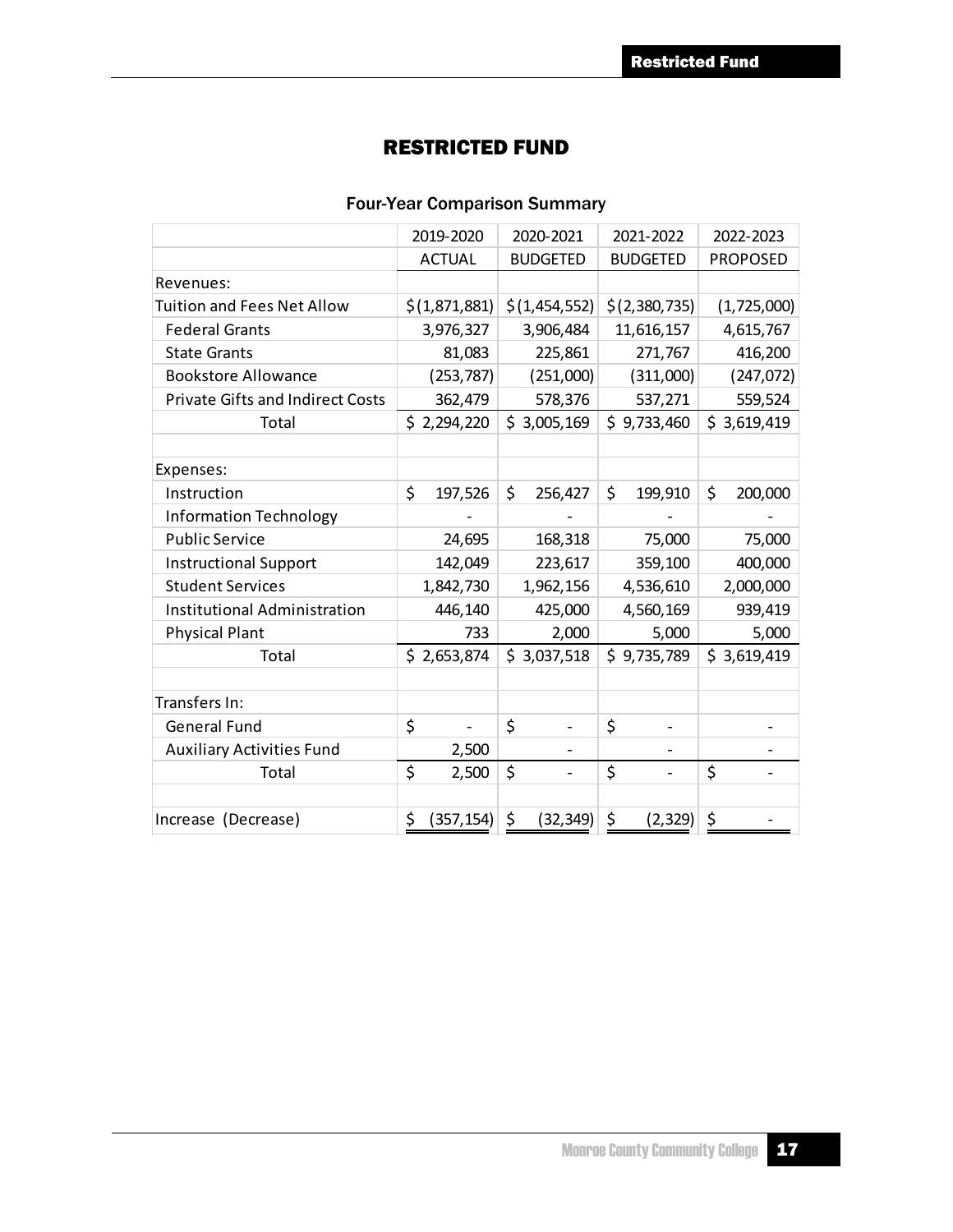## UNEXPENDED PLANT FUND

The Unexpended Plant Fund is used to account for the revenues, expenses, and transfers associated with the HVAC project. Once the long-term debt is retired, the fund may be closed out. The value of the HVAC project has already been transferred to the Physical Properties Fund.

The revenues, expenses, and transfers for the HVAC project are recorded in this fund. The project began during the 2015-2016 fiscal year. Substantial completion was signed on May 22, 2018.

| Project:                          | <b>HVAC</b>          | <b>HVAC</b>          | <b>HVAC</b>         |
|-----------------------------------|----------------------|----------------------|---------------------|
|                                   | Actual               | Projected            | <b>Budget</b>       |
|                                   | 2020-2021            | 2021-2022            | 2022-2023           |
|                                   |                      |                      |                     |
| Funding:                          |                      |                      |                     |
| Earnings                          |                      |                      |                     |
| Gifts                             |                      |                      |                     |
| <b>Total Funding</b>              | \$                   | \$                   | \$                  |
| Expenses:                         |                      |                      |                     |
| <b>Interest Expense</b>           | 443,016              | 407,471              | 370,653             |
| Construction                      |                      |                      |                     |
| Consulting/Engineering            |                      |                      |                     |
| Capital Outlay                    |                      |                      |                     |
| <b>Total Expenses</b>             | \$<br>443,016        | \$<br>407,471        | \$<br>370,653       |
|                                   |                      |                      |                     |
| Revenues-Expenses                 | \$<br>(443, 016)     | \$<br>(407, 471)     | \$<br>(370, 653)    |
|                                   |                      |                      |                     |
| <b>Transfer from General Fund</b> | 2,000,000            | 1,500,000            | 1,000,000           |
| Transfer to 80 Fund               |                      |                      |                     |
| Net Increase/(Decrease)           | \$<br>1,556,984      | \$<br>1,092,529      | \$<br>629,347       |
| <b>Beginning Net Position</b>     | (11, 995, 732)<br>\$ | \$<br>(10, 438, 747) | \$<br>(9,346,218)   |
|                                   |                      |                      |                     |
| <b>Ending Net Position</b>        | \$<br>(10, 438, 747) | \$<br>(9,346,218)    | \$<br>(8, 716, 871) |

### UNEXPENDED PLANT FUND - HVAC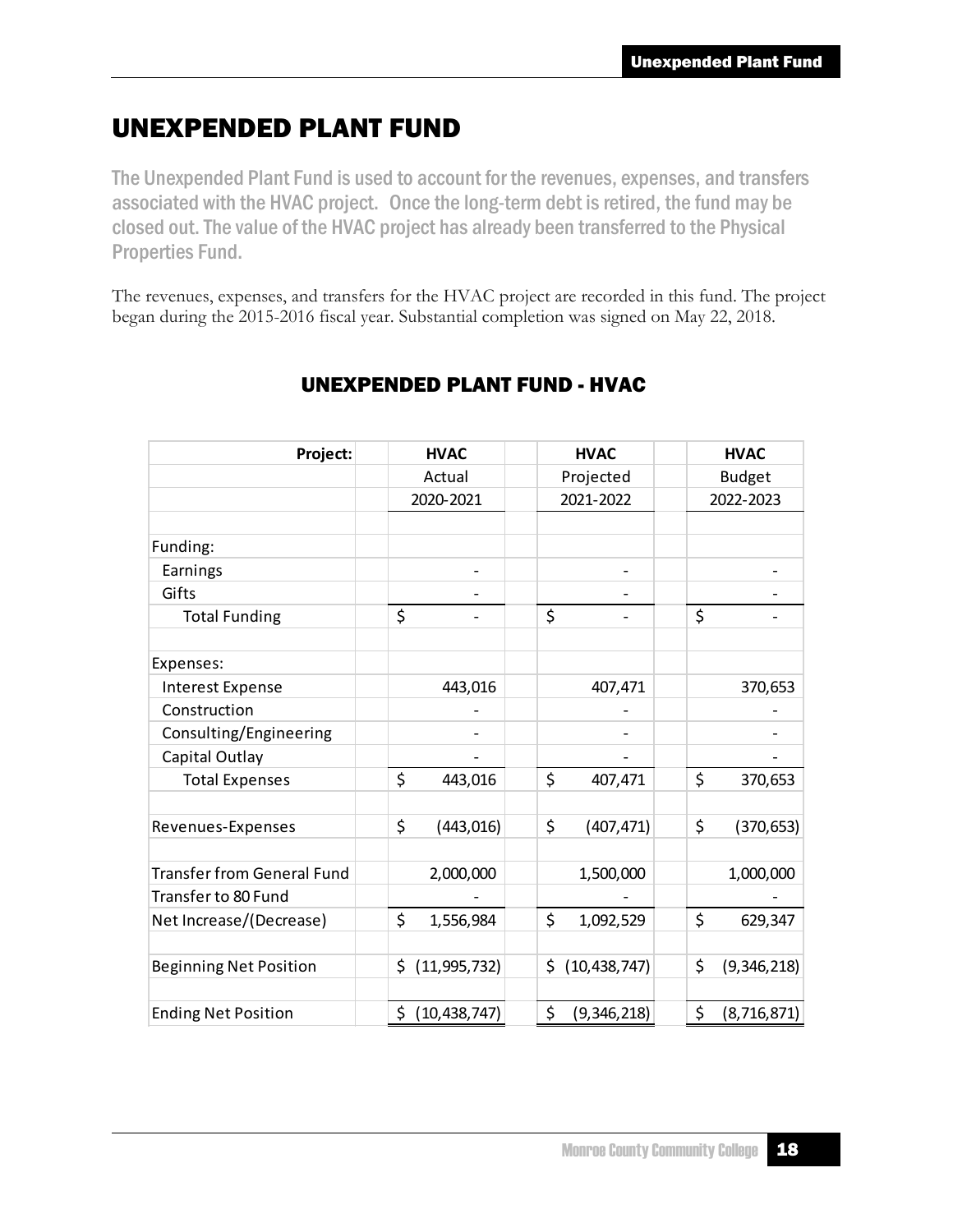#### HVAC (Heating, Ventilation, and Air Conditioning) PROJECT

On December 30, 2015, the College borrowed \$16,151,962 to pay for the HVAC project. The borrowed funds were held in an escrow account (Acquisition Fund) and were disbursed as work was completed on the acquisition and installation of the improvements. The project was completed on May 22, 2018. The total cost of the project was \$16,279,814. The following table summarizes the repayment schedule.

|              | Payment           | Principal     | Interest     |                      | Outstanding     | Prepayment      | Prepayment | <b>Fiscal Year</b>   |
|--------------|-------------------|---------------|--------------|----------------------|-----------------|-----------------|------------|----------------------|
| <b>FY</b>    | Date              | Component     | Component    | <b>Total Payment</b> | Balance         | Price           | Penalty    | <b>Total Payment</b> |
|              | 2015-16 3/30/2016 |               | 143,348.66   | 143,348.66           | 16, 151, 962.00 | N/A             | N/A        | 143,348.66           |
| 2016-17      | 9/30/2016         |               | 286,697.33   | 286,697.33           | 16, 151, 962.00 | N/A             | N/A        |                      |
|              | 3/30/2017         | 431,361.94    | 286,697.33   | 718,059.27           | 15,720,600.06   | N/A             | N/A        | 1,004,756.60         |
| 2017-18      | 9/30/2017         | 439,013.46    | 279,045.80   | 718,059.26           | 15,281,586.60   | N/A             | N/A        |                      |
|              | 3/30/2018         | 446,800.73    | 271,258.53   | 718,059.26           | 14,834,785.87   | N/A             | N/A        | 1,436,118.52         |
| 2018-19      | 9/30/2018         | 454,726.17    | 263,333.08   | 718,059.25           | 14,380,059.70   | N/A             | N/A        |                      |
|              | 3/30/2019         | 462,792.21    | 255,267.04   | 718,059.25           | 13,917,267.49   | N/A             | N/A        | 1,436,118.50         |
| 2019-20      | 9/30/2019         | 471,001.37    | 247,057.89   | 718,059.26           | 13,446,266.12   | N/A             | N/A        |                      |
|              | 3/30/2020         | 479,356.17    | 238,703.10   | 718,059.27           | 12,966,909.95   | N/A             | N/A        | 1,436,118.53         |
|              | 2020-21 9/30/2020 | 487,859.19    | 230,200.07   | 718,059.26           | 12,479,050.76   | N/A             | N/A        |                      |
|              | 3/30/2021         | 496,513.07    | 221,546.18   | 718,059.25           | 11,982,537.69   | 12, 222, 188.44 | 239,650.75 | 1,436,118.51         |
| 2021-22      | 9/30/2021         | 505,320.50    | 212,738.75   | 718,059.25           | 11,477,217.19   | 11,706,761.54   | 229,544.35 |                      |
|              | 3/30/2022         | 514,284.19    | 203,775.07   | 718,059.26           | 10,962,933.00   | 11, 182, 191.66 | 219,258.66 | 1,436,118.51         |
|              | 2022-23 9/30/2022 | 523,406.91    | 194,652.35   | 718,059.26           | 10,439,526.09   | 10,648,316.61   | 208,790.52 |                      |
|              | 3/30/2023         | 532,691.48    | 185, 367. 77 | 718,059.25           | 9,906,894.61    | 10, 104, 971.30 | 198,076.69 | 1,436,118.51         |
| 2023-24      | 9/30/2023         | 542,140.80    | 175,918.46   | 718,059.26           | 9,364,693.81    | 9,551,987.69    | 187,293.88 |                      |
|              | 3/30/2024         | 551,757.75    | 166,301.51   | 718,059.26           | 8,812,936.06    | 8,989,194.78    | 176,258.72 | 1,436,118.52         |
| 2024-25      | 9/30/2024         | 561,545.34    | 156,513.92   | 718,059.26           | 8,251,390.72    | 8,416,418.54    | 165,027.82 |                      |
|              | 3/30/2025         | 571,506.59    | 146,552.68   | 718,059.27           | 7,679,884.13    | 7,833,481.81    | 153,597.68 | 1,436,118.53         |
| 2025-26      | 9/30/2025         | 581,644.57    | 136,414.69   | 718,059.26           | 7,098,239.56    | 7,240,204.35    | 141,964.79 |                      |
|              | 3/30/2026         | 591,962.42    | 126,096.84   | 718,059.26           | 6,506,277.14    | 6,571,339.91    | 65,062.77  | 1,436,118.52         |
| 2026-27      | 9/30/2026         | 602,463.34    | 115,595.92   | 718,059.26           | 5,903,813.80    | 5,962,851.94    | 59,038.14  |                      |
|              | 3/30/2027         | 613,150.58    | 104,908.69   | 718,059.27           | 5,290,663.22    | 5,343,619.85    | 52,956.63  | 1,436,118.53         |
| 2027-28      | 9/30/2027         | 624,027.44    | 94,031.83    | 718,059.27           | 4,666,635.78    | 4,713,302.14    | 46,666.36  |                      |
|              | 3/30/2028         | 635,097.28    | 82,961.98    | 718,059.26           | 4,031,538.50    | 4,071,853.88    | 40,315.38  | 1,436,118.53         |
| 2028-29      | 9/30/2028         | 646,363.53    | 71,695.73    | 718,059.26           | 3,385,174.97    | 3,419,026.72    | 33,851.75  |                      |
|              | 3/30/2029         | 657,829.68    | 60,229.58    | 718,059.26           | 2,727,345.29    | 2,754,618.74    | 27,273.45  | 1,436,118.52         |
|              | 2029-30 9/30/2029 | 669,499.27    | 48,559.98    | 718,059.25           | 2,057,846.02    | 2,078,424.48    | 20,578.46  |                      |
|              | 3/30/1930         | 681,375.92    | 36,683.35    | 718,059.27           | 1,376,470.10    | 1,390,234.81    | 13,764.71  | 1,436,118.52         |
|              | 2030-31 9/30/1930 | 693,463.29    | 24,595.96    | 718,059.25           | 683,006.81      | 689,836.88      | 6,830.07   |                      |
|              | 3/30/1931         | 338,457.29    | 12,294.12    | 350,751.41           | 344,549.52      | 347,995.02      | 3,445.50   | 1,068,810.66         |
| 2031-32      | 9/30/1931         | 344,549.52    | 6,201.89     | 350,751.41           |                 |                 |            | 350,751.41           |
| <b>TOTAL</b> |                   | 16,151,962.00 | 5,085,246.08 | 21,237,208.08        |                 |                 |            | 21,237,208.08        |

#### Payment Schedule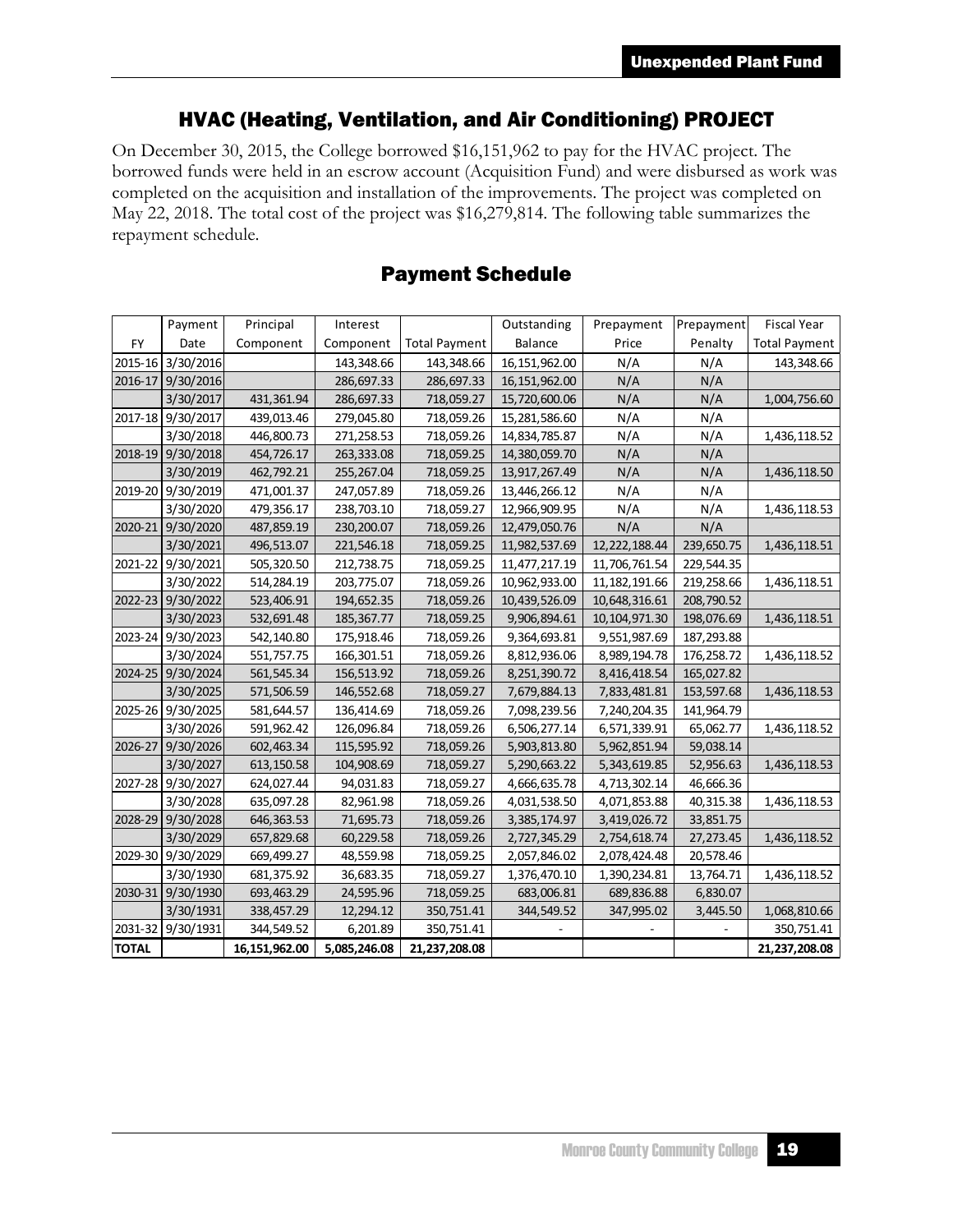### MAINTENANCE AND REPLACEMENT FUND

The Maintenance and Replacement Fund is used to account for major repairs and maintenance of College facilities.

At Monroe County Community College, the objective of this fund is to set aside and account for funds that will be necessary to meet the expenses of major plant maintenance and replacements as well as to provide a contingency to help assist in meeting certain physical plant emergencies that may arise. This fund may also be used as a source for inter-fund borrowing, as well as direct funding to other funds such as the Unexpended Plant Fund through Board approved transfers.

Other than some interest earned from its fund balance and a minor endowment distribution, the fund does not generate revenue. Since the establishment of the Maintenance and Replacement Fund in the 1980-1981 fiscal year, its primary source of funding has been transfers from the College's General Fund.

The table below lists the projects planned for FY 2022-2023.

|                   | Project                                    | 2022-23 Budget |
|-------------------|--------------------------------------------|----------------|
| 80-7600-5.250.400 | Founders Hall Roof Repair                  | 200,000.00     |
| 80-7600-5.250.450 | Sidewalks                                  | 42,130.00      |
| 80-7600-5.250.621 | <b>HVAC Front End Controls</b>             | 95,000.00      |
| 80-7600-5.250.764 | <b>CTC Auto Lab Floor Rehab</b>            | 20,600.00      |
| 80-7600-5.250.500 | <b>Trees</b>                               | 10,500.00      |
| 80-7600-5.250.125 | <b>CLRC Sewage Pumps &amp; Controllers</b> | 12,000.00      |
| 80-7600-5.525.004 | Landscaping                                | 26,500.00      |
| 80-7600-5.250.115 | Auto Lab Detection System                  | 5,750.00       |
| 80-7600-5.250.763 | Land Purchase - Whitman                    | 8,500.00       |
| 80-7600-5.700.000 | Contingency                                | 80,000.00      |
|                   | <b>TOTAL EXPENSES</b>                      | 500,980.00     |

#### 2022-2023 Projects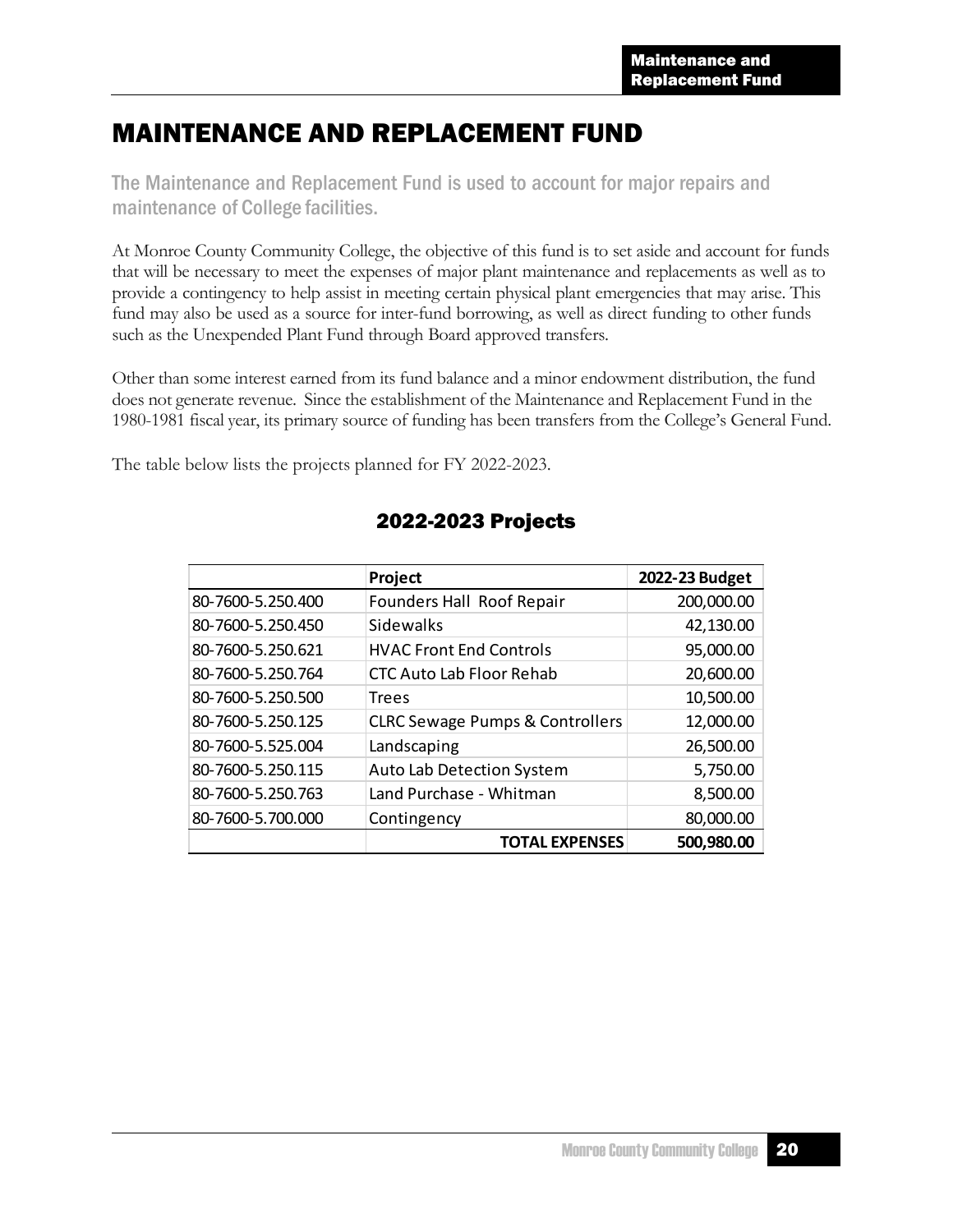| <b>MAINTENANCE AND REPLACEMENT FUND</b> |
|-----------------------------------------|
|-----------------------------------------|

|                                      |                  | Actual                   |           | Projected  | <b>Budget</b> |            |  |
|--------------------------------------|------------------|--------------------------|-----------|------------|---------------|------------|--|
|                                      |                  | 2020-2021                | 2021-2022 |            |               | 2022-2023  |  |
| Revenue                              |                  |                          |           |            |               |            |  |
| Interest                             | \$               |                          | \$        |            | \$            |            |  |
| <b>Pledge Payments/Donations</b>     | \$               | 7,000                    | \$        | 50,000     | \$            | 55,000     |  |
| <b>Insurance Proceeds</b>            | \$               |                          | \$        |            | \$            |            |  |
| <b>Total Revenue</b>                 | $\overline{\xi}$ | 7,000                    | \$        | 50,000     | \$            | 55,000     |  |
|                                      |                  |                          |           |            |               |            |  |
| <b>Expenses</b>                      | \$               | 251,251                  | \$        | 298,423    | \$            | 500,980    |  |
| Revenues over/(under) expense        | \$               | (244, 251)               | \$        | (248, 423) | \$            | (445, 980) |  |
| <b>Transfer from General Fund</b>    | \$               |                          | \$        | 500,000    | \$            |            |  |
| <b>Transfer from Technology Fund</b> |                  |                          |           |            |               |            |  |
| <b>Transfer from Auxiliary Fund</b>  |                  |                          |           |            |               |            |  |
| <b>Transfer from Endowment Fund</b>  | \$               | 14,928                   | \$        | 14,850     | \$            | 15,000     |  |
| Transfer from 71 Fund                |                  |                          |           |            |               |            |  |
| <b>Transfer to General Fund</b>      | \$               | $\overline{\phantom{a}}$ |           |            | \$            |            |  |
| Total Transfers In/(Out)             | \$               | 14,928                   | \$        | 514,850    | \$            | 15,000     |  |
|                                      |                  |                          |           |            |               |            |  |
| Net Increase / (Decrease)            | \$               | (229, 324)               | \$        | 266,427    | \$            | (430, 980) |  |
| <b>Beginning Net Position</b>        | \$               | 1,833,471                | \$        | 1,604,147  | \$            | 1,870,574  |  |
| <b>Ending Net Position</b>           | \$               | 1,604,147                | \$        | 1,870,574  | \$            | 1,439,594  |  |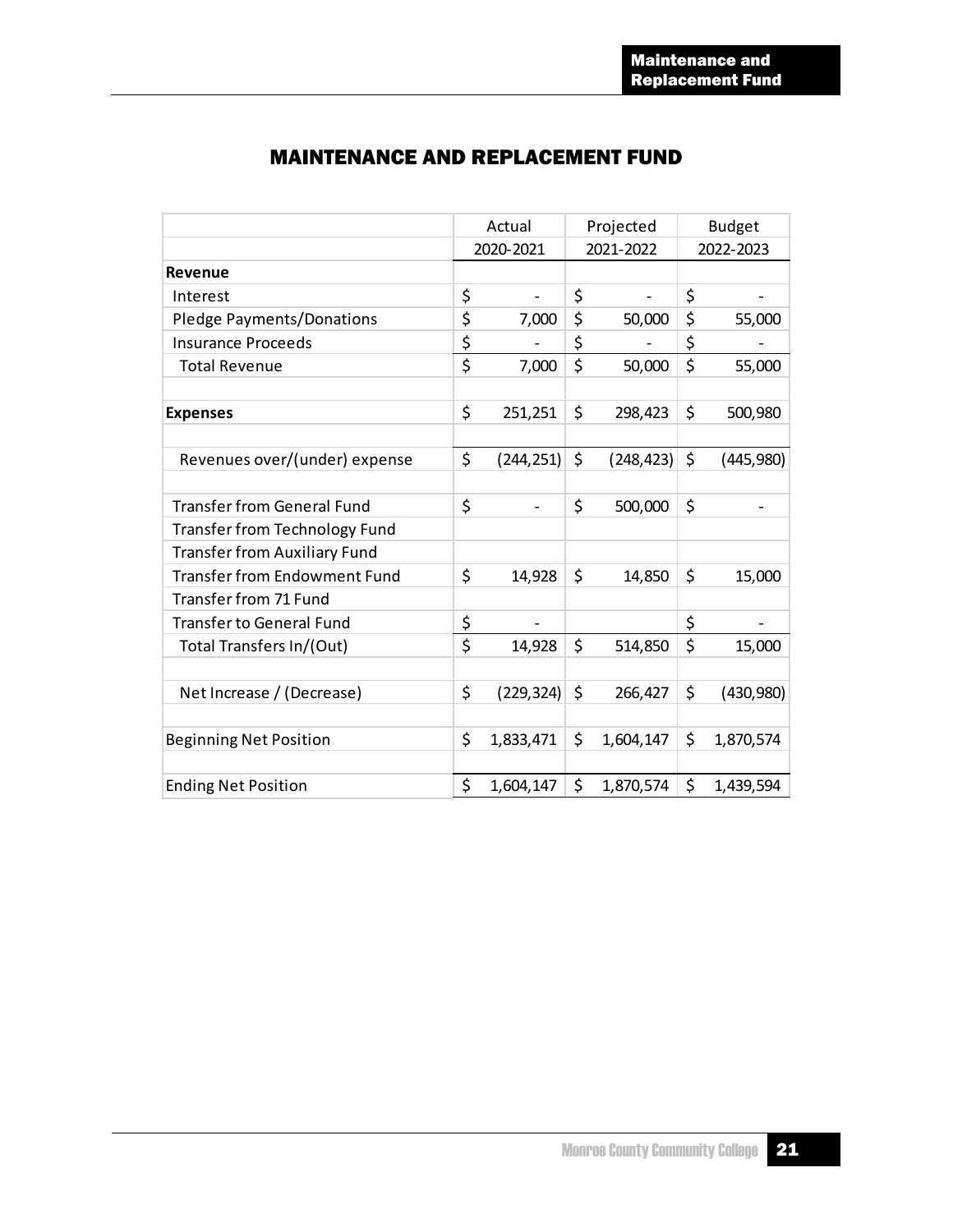### MILLAGE MAINTENANCE AND IMPROVEMENT FUND

The Millage Maintenance and Improvement Fund is used to account for maintenance and improvement projects funded through the 5-Year Maintenance and Improvement Millage.

The objective of this fund is to account for revenue received from the 5-year .85 mill property tax levy approved by the Monroe County voters on November 8, 2016 and renewed on November 3, 2020, and the expenses for the maintenance and improvement projects planned.

The projects proposed for FY 2022-2023 are listed below for a total cost of \$2,170,000.

#### MILLAGE MAINTENANCE AND REPLACEMENT FUND

|                                             | Actual                 | Projected |                              | <b>Budget</b> |           |
|---------------------------------------------|------------------------|-----------|------------------------------|---------------|-----------|
|                                             | 2020-2021<br>2021-2022 |           | 2022-2023                    |               |           |
| Revenue:                                    |                        |           |                              |               |           |
| <b>Property Tax Revenue</b>                 | \$<br>5,399,298        | \$        | 5,539,620                    | \$            | 5,757,568 |
| <b>Pledge Payments/Donations</b>            | \$<br>146,559          | \$        | 54,747                       | \$            | 50,000    |
| Earnings/Incentives                         | \$<br>17,605           | \$        | 1,328                        | \$            | 1,200     |
| <b>Total Revenue</b>                        | \$<br>5,563,461        | \$        | 5,595,695                    | \$            | 5,808,768 |
| Expenses:                                   |                        |           |                              |               |           |
| Allowance                                   | \$<br>2,717            | \$        | 2,500                        | \$            | 2,500     |
| Legal Services                              | \$<br>12,059           | \$        | 10,000                       | \$            | 7,500     |
| Life Science Building                       |                        |           |                              |               |           |
| Façade Improvements                         | \$<br>3,621            | \$        | $\qquad \qquad \blacksquare$ | \$            |           |
| <b>Student Collaborative Space</b>          | \$                     | \$        |                              | \$            |           |
| <b>Classroom Renovations</b>                | \$<br>2,482,969        | \$        | 2,372                        | \$            |           |
| Domestic Water Pipe Lining                  | \$<br>397,690          | \$        |                              | \$            |           |
| <b>Administration Building</b>              |                        |           |                              |               |           |
| Roof Restoration                            |                        |           |                              | \$            |           |
| <b>Diversity Center</b>                     | \$<br>21,205           | \$        | 387,446                      | \$            |           |
| <b>Safety Services Renovation</b>           | \$<br>33,288           | \$        |                              |               |           |
| <b>Human Resources Relocation</b>           | \$                     | \$        | 110,521                      | \$            |           |
| Institution Research/Data Processing Office |                        |           |                              | \$            | 20,000    |
| <b>Campus Technology</b>                    |                        |           |                              |               |           |
| Campus Technology Consultant                | \$<br>10,018           | \$        |                              |               |           |
| Phone System Hardware                       | \$<br>74,881           | \$        | 113                          |               |           |
| <b>Cellular DAS Solution</b>                | \$<br>509,370          | \$        | 46,878                       | \$            | 84,000    |

*Continued on next page.*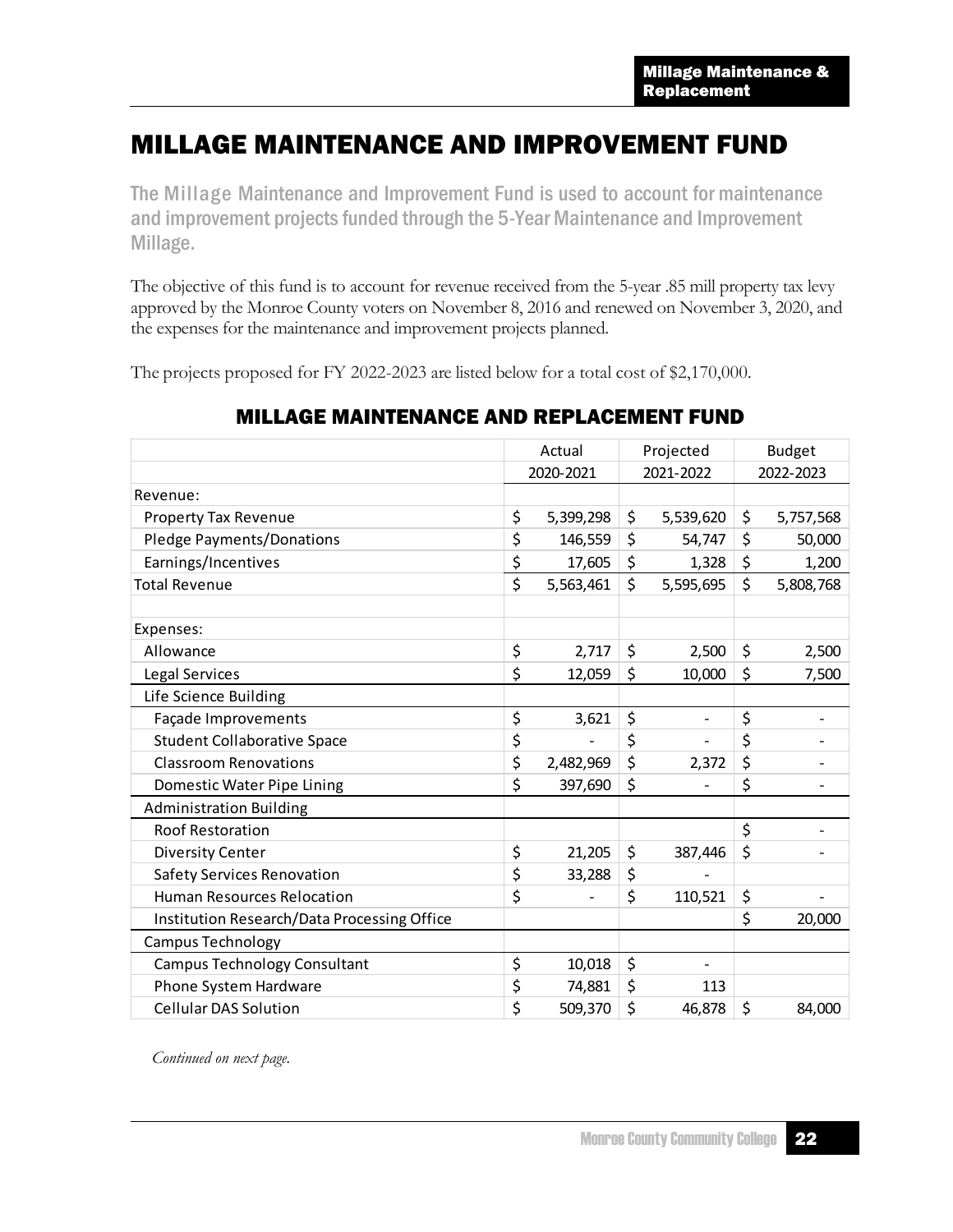#### Millage Maintenance & Replacement

|                                                  |                  | Actual        |    | Projected                |    | <b>Budget</b> |  |
|--------------------------------------------------|------------------|---------------|----|--------------------------|----|---------------|--|
|                                                  |                  | 2020-2021     |    | 2021-2022                |    | 2022-2023     |  |
| Campus Air Blown Fiber Installation              | \$               | 306,711       | \$ | 13,536                   |    |               |  |
| <b>Campus Fire Panel Connection</b>              |                  |               | \$ | 39,146                   | \$ | 38,000        |  |
| Wireless Network Infrastructure Upgrades         | \$               |               | \$ | 22,623                   | \$ | 120,000       |  |
| Campus IT Support Rooms Architect/Engineering    | \$               | 4,424         | \$ |                          |    |               |  |
| <b>Campus IT Support Rooms Construction</b>      | \$               | 57,412        | \$ | 6,820                    |    |               |  |
| <b>Emergency Generators Engineering Services</b> | \$               | 3,196         | \$ |                          |    |               |  |
| <b>Emergency Generators Construction</b>         | \$               | 147,037       | \$ | 6,974                    |    |               |  |
| Campus Security & Access Control                 | \$               | 1,374,620     | \$ | 15,803                   | \$ | 161,000       |  |
| Campus-Wide Lockset                              | $\overline{\xi}$ | 99,130        | \$ | 1,125                    |    |               |  |
| <b>Campus Renovations</b>                        |                  |               |    |                          |    |               |  |
| Single-user Restrooms                            | \$               | 10,863        | \$ | 102,446                  | \$ |               |  |
| Campus Signage                                   | \$               | 9,223         | \$ | 53,958                   | \$ | 70,000        |  |
| Campus Clean-up & Restoration                    | \$               | 1,470         | \$ | 5,881                    |    |               |  |
| <b>Campus Pavilion Architect/Engineering</b>     |                  |               | \$ | 9,919                    |    |               |  |
| <b>Campus Wayfinding</b>                         |                  |               | \$ | 60,925                   | \$ | 61,000        |  |
| Parking Lots                                     |                  |               |    |                          |    |               |  |
| Parking Lots 4 - 6                               | \$               | 694,310       | \$ | 11,412                   |    |               |  |
| Parking Lots 3 & 7                               |                  |               | \$ | 14,900                   | \$ | 340,000       |  |
| Physical Plant (Maintenance)                     |                  |               |    |                          |    |               |  |
| Maintenance Garage/Salt Storage                  | \$               | 10,206        | \$ | 1,148                    | \$ |               |  |
| Butler Building & Garage Demolition              | \$               | 10,000        | \$ |                          |    |               |  |
| Physical Plant Building Renovation               | \$               | 48,454        | \$ | 84,547                   | \$ |               |  |
| Campbell Learning Resources Center               |                  |               |    |                          |    |               |  |
| Renovation Architectual/Engineering Services     | \$               | 419,195       | \$ | 232,963                  | \$ | 56,000        |  |
| <b>Building Renovation</b>                       | \$               | 4,187         | \$ | 8,502,038                | \$ | 610,000       |  |
| <b>Health Education Building</b>                 |                  |               |    |                          |    |               |  |
| Renovation Architectual/Engineering Services     |                  |               |    |                          | \$ | 400,000       |  |
| <b>Whitman Center</b>                            |                  |               |    |                          |    |               |  |
| Roof Restoration                                 | \$               | 159,770       | \$ |                          |    |               |  |
| Paint Entrance Canopy and Tower                  | \$               | 7,076         | \$ |                          |    |               |  |
| Renovation Architectual/Engineering Services     |                  |               |    |                          | \$ | 200,000       |  |
| <b>Total Expenses</b>                            | \$               | 6,915,098     | \$ | 9,745,994                | \$ | 2,170,000     |  |
|                                                  |                  |               |    |                          |    |               |  |
| Revenues over/(under) expense                    | \$               | (1, 351, 637) | \$ | (4, 150, 298)            | \$ | 3,638,768     |  |
|                                                  |                  |               |    |                          |    |               |  |
| Transfer to 72 Fund                              | \$               | (1,098,831)   | \$ | $\overline{\phantom{a}}$ | \$ |               |  |
| Transfer from 72 Fund                            | \$               |               | \$ |                          | \$ |               |  |
| Net Increase /(Decrease)                         | \$               | (2,450,468)   | \$ | (4, 150, 298)            | \$ | 3,638,768     |  |
|                                                  |                  |               |    |                          |    |               |  |
| <b>Beginning Net Position</b>                    | \$               | 6,098,732     | \$ | 3,648,264                | \$ | (502, 034)    |  |
|                                                  |                  |               |    |                          |    |               |  |
| <b>Ending Net Position</b>                       | \$               | 3,648,264     | \$ | (502, 034)               | \$ | 3,136,734     |  |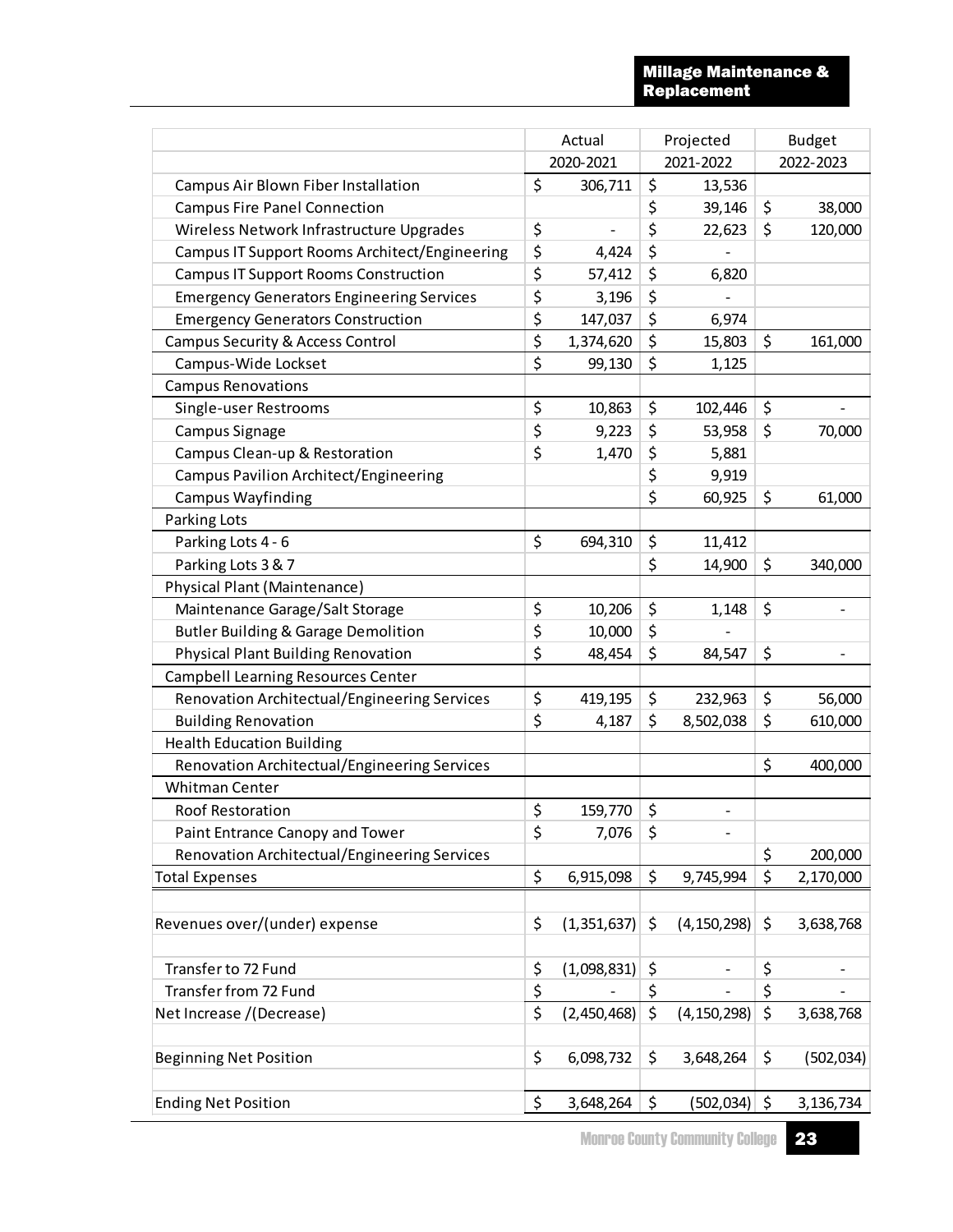### 5-Year Maintenance and Improvement Millage *Protecting Our College*

On November 8, 2016, Monroe County voters approved a .85 mill property tax levy for a period of 5 years (2016-2020). On November 3, 2020, the Monroe County voters approved a zero-increase renewal of the Maintenance and Improvement Millage for an additional 5 years (2021-2025). The money is being used for critical maintenance and improvement projects, protecting the community's more than 50-year investment in the College's buildings and infrastructure.

#### **The funds are being used for:**

- **Safety:** Enhance and improve safety and security across campus, including a door key card system, emergency lighting, security cameras and fire sprinkler systems.
- **Accessibility:** Bring facilities up to standards for people with disabilities, including the Learning Assistance Lab, accessible restrooms, proper elevator access and door hardware.
- **Technology:** Upgrade technology network infrastructure, including updates to classrooms and the fiber optic network.
- **Updating the Learning Environment:** Renovate specific areas to maintain and improve the academic environment. These include the Library and various classrooms.
- **Deferred Maintenance:** Ensure and maintain the quality of campus-wide facilities through roof repairs and replacement of doors, windows**,** roofs and other outdated items.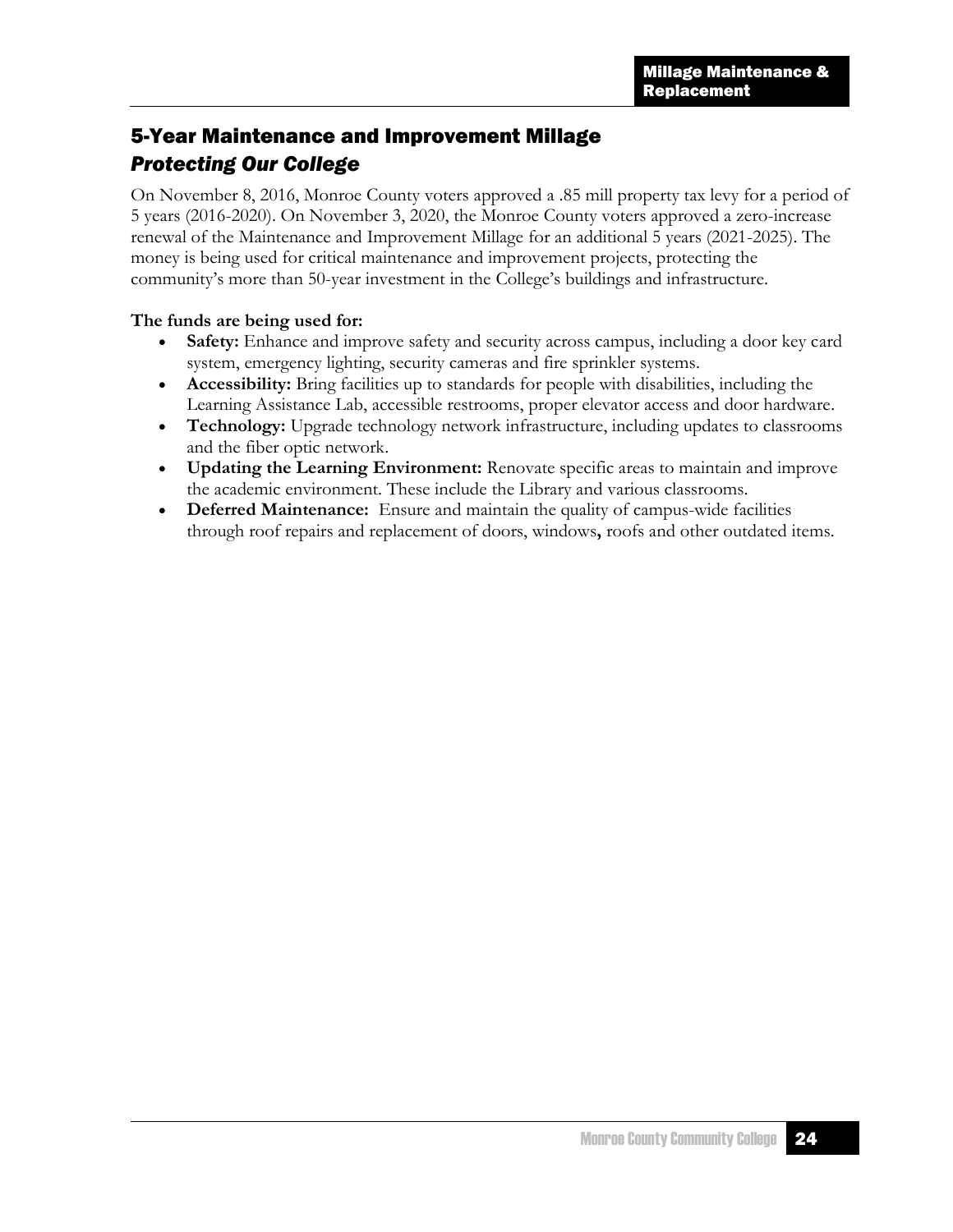### OTHER FUNDS

Three fund budgets are presented here. The three funds are the Student Loan Fund, the Endowment Fund, and the Physical Properties Fund.

### Student Loan Fund

The Student Loan Fund is used to account for loans made to students to assist them in meeting various college expenses. This includes both restricted and unrestricted student loans. Restricted loans are those given by a donor with the restriction that they may only be used as loan funds, with the College accepting the money for that purpose. Unrestricted loans are generally monies designated by Board or administrative action to be used as loan funds.

|                                    | 2020-2021    |           | 2021-2022 |               | 2022-2023 |  |
|------------------------------------|--------------|-----------|-----------|---------------|-----------|--|
|                                    | Actual       | Projected |           | <b>Budget</b> |           |  |
|                                    |              |           |           |               |           |  |
| <b>Bad Debt Recovery</b>           | \$           | \$        | 156       | \$            |           |  |
|                                    |              |           |           |               |           |  |
| <b>Collection Fees</b>             | \$<br>240    | \$        | 136       | \$            |           |  |
| Allowance Adjustment               | \$           | \$        |           | \$            | (2, 299)  |  |
| <b>Student Aid Write Offs</b>      | \$           | \$        |           | \$            | 2,299     |  |
| Net Increase / (Decrease) for Year | \$<br>(240)  | \$        | 20        | \$            |           |  |
|                                    |              |           |           |               |           |  |
| Fund Balance Beginning of Year     | \$<br>18,497 | \$        | 18,257    | \$            | 18,277    |  |
|                                    |              |           |           |               |           |  |
| Fund Balance End of Year           | 18,257       | \$        | 18,277    | \$            | 18,277    |  |

#### THREE-YEAR SUMMARY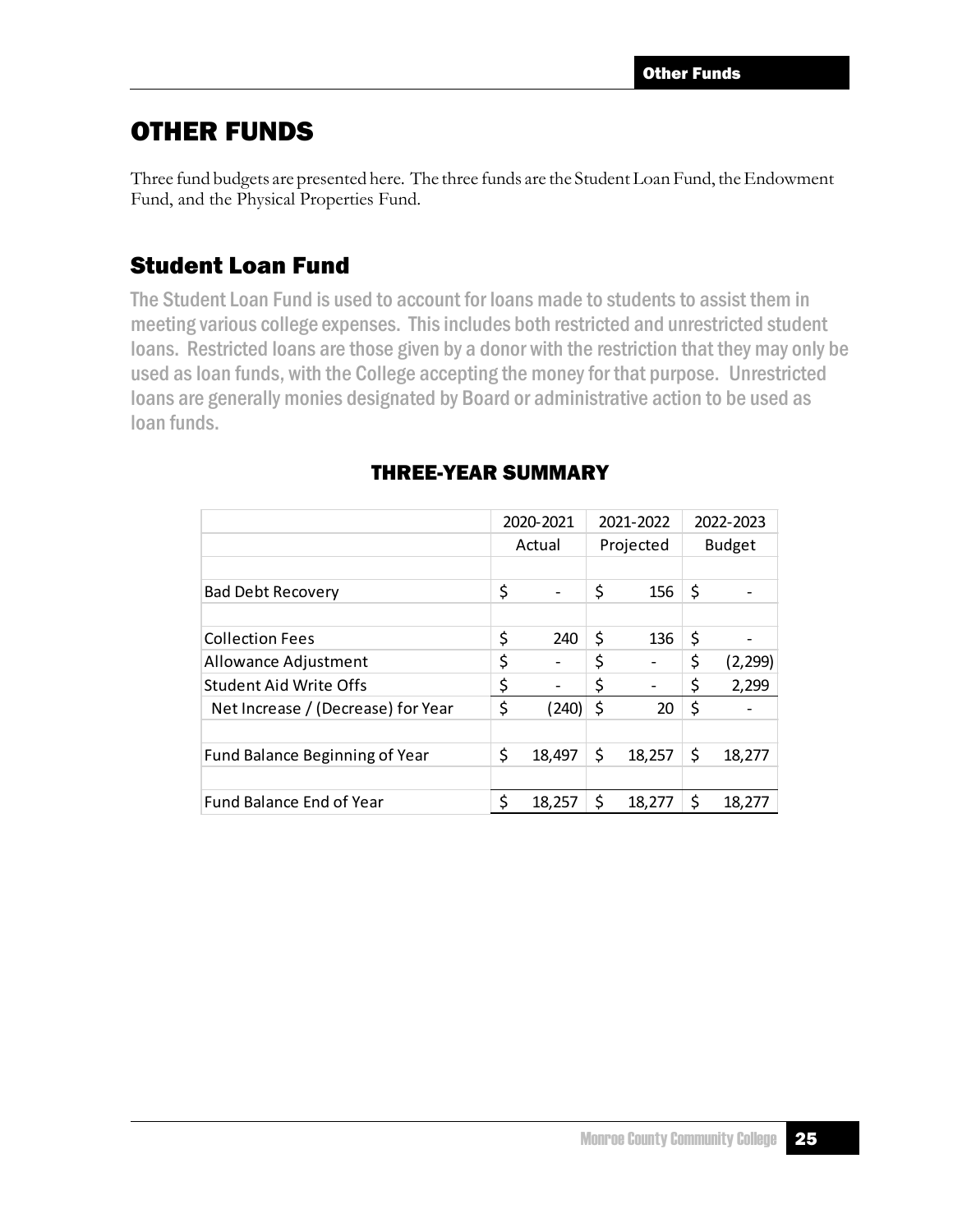### Endowment Fund

The Endowment Fund is used to account for gifts of which the principal may not be expended. Such gifts may include money, securities, real estate, or other investments. The income earned from these investments may, or may not, be restricted depending on the terms of the donor.

The College reports two types of endowments in this fund: true endowments and quasi-endowments. True endowments are those in which the donor has specifically stated, as terms of the gift, that the principal must stay intact and may not be expended. Quasi-endowments are those gifts the Board or administration has designated to function as endowments.

The College manages only one true endowment, the Leo Boudinet Endowment. All other endowment gifts are managed by the College's Foundation. Revenue earned from the Leo Boudinet Endowment is used to fund special projects in the General Fund. The Site Improvement quasiendowment, which includes contributions from the Ewing and Heuple estates, is used for campus improvements. All revenue in this endowment that is principal-related (i.e. sale of property, payments received from note principal, stock transfer, etc.) is added to the principal. All revenue that is income related (i.e. interest, dividends, rent, etc.) is distributed to the Maintenance and Replacement Fund for site improvements. The Hurd Road property sold on July 22, 2016 with net proceeds of \$286,720.75. The Board authorized a transfer of \$24,000 on March 27, 2017 for the purchase of a Dynamometer and \$149,747 on May 23, 2022 for the purchase of 3.36 acres of property adjacent to the Whitman Center on Lewis Avenue in Temperance.

|                               | Actual          |     | Projected  | <b>Budget</b>  |
|-------------------------------|-----------------|-----|------------|----------------|
|                               | 2020-2021       |     | 2021-2022  | 2022-2023      |
| Revenue:                      |                 |     |            |                |
| Net Investments - M & R       | \$<br>18,233    | \$  | 18,233     | \$<br>18,232   |
| Net Investments - Boudinet    | 1,670           |     | 479        | 450            |
| Net Sale of Property          |                 |     |            |                |
| Total                         | \$<br>19,902    | \$  | 18,712     | \$<br>18,682   |
|                               |                 |     |            |                |
| Expense - M & R               | \$<br>3,305     | \$  | 3,356      | \$<br>3,400    |
|                               |                 |     |            |                |
| Transfer to:                  |                 |     |            |                |
| Maintenance & Replacement     | \$<br>(14, 928) | \$  | (14, 850)  | \$<br>(15,000) |
| Unexpended                    |                 |     |            |                |
| <b>General Fund</b>           |                 |     | (149, 747) |                |
|                               |                 |     |            |                |
| Net Increase / (Decrease)     | \$<br>1,670     | \$. | (149, 242) | \$<br>282      |
|                               |                 |     |            |                |
| <b>Beginning Net Position</b> | \$<br>518,998   | \$  | 520,668    | \$<br>371,426  |
|                               |                 |     |            |                |
| <b>Ending Net Position</b>    | \$<br>520,668   | \$  | 371,426    | \$<br>371,708  |

#### THREE-YEAR SUMMARY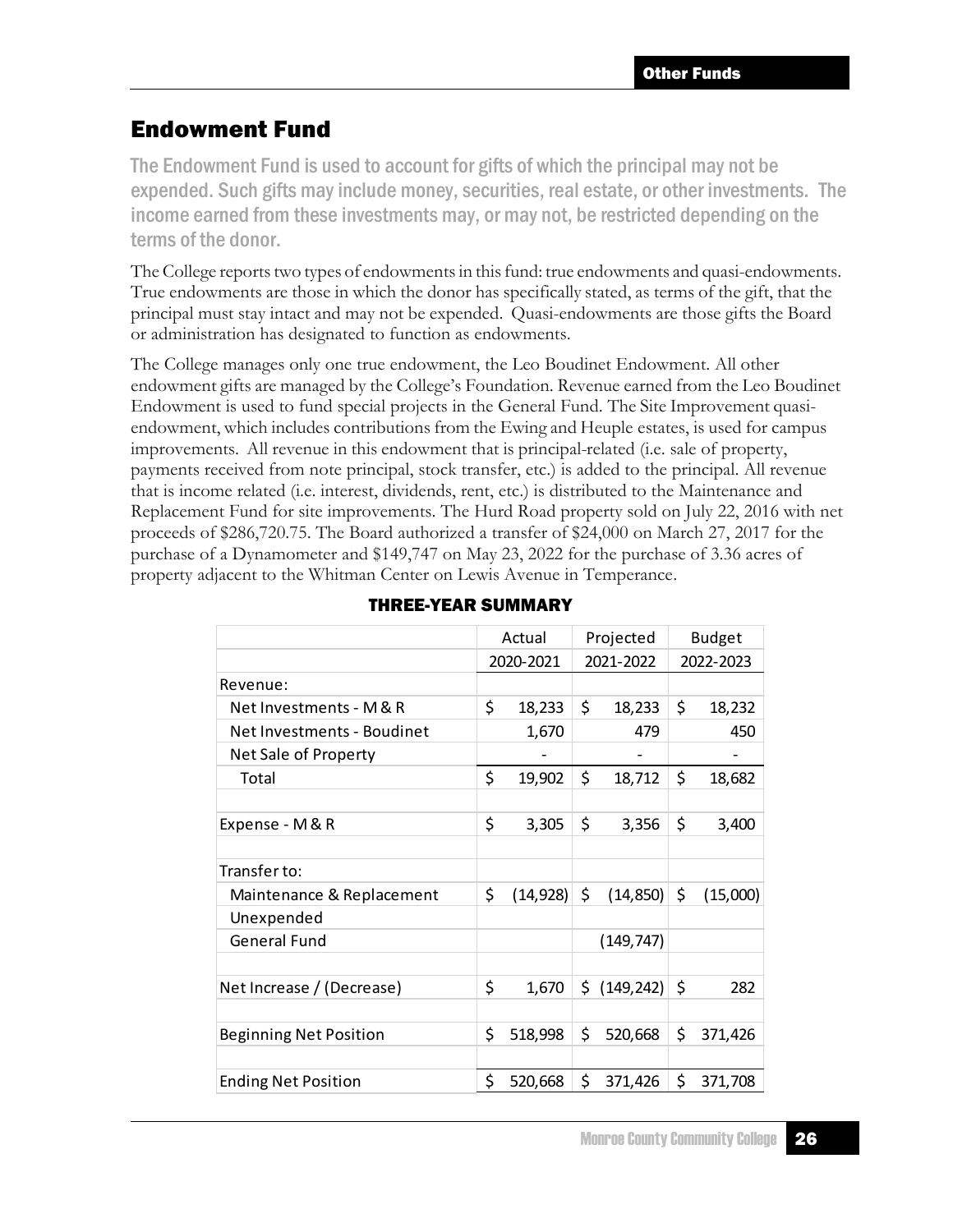### Physical Properties Fund

The Physical Properties Fund is used to account for the value of all land, land improvements, buildings, building improvements, and equipment owned by the College. This fund is used to capitalize and depreciate these assets.

To capitalize is to record an item as an asset on the balance sheet and to allocate the cost of the asset over its useful life to the periods it was utilized (depreciation).

The College capitalizes all major building and renovation projects, and all equipment valued at \$5,000 or more.

The equipment, buildings, etc. are first expensed in the fund that financed the purchase. In the Physical Properties Fund, the purchase is classified as an asset, reversing the original expense. Thus, the reason for the negative expense amounts listed below.

|                                          | Actual            | <b>Budget</b>        | Proposed             |
|------------------------------------------|-------------------|----------------------|----------------------|
|                                          | 2020-2021         | 2021-2022            | 2022-2023            |
|                                          |                   |                      |                      |
| Expenses                                 |                   |                      |                      |
| Reversal of capital outlay expenses:     |                   |                      |                      |
| Instruction                              | \$<br>(33, 582)   | \$<br>(290,000)      | \$<br>(130, 131)     |
| Technology                               | (160, 777)        | (148, 200)           | (174,000)            |
| <b>Public Service</b>                    |                   |                      |                      |
| <b>Instructional Support</b>             |                   | (5,000)              | (5,000)              |
| <b>Student Services</b>                  |                   |                      |                      |
| Institutional Administration             | (33, 695)         | (12, 917)            |                      |
| Operation and Maintenance of Plant       | (1, 275, 994)     | (69, 849)            | (54, 317)            |
| <b>Major Construction Projects</b>       | (6, 540, 413)     | (10,661,408)         | (9,000,000)          |
| Total reversal of capital outlay expense | \$<br>(8,044,461) | \$(11, 187, 374)     | \$.<br>(9,363,448)   |
|                                          |                   |                      |                      |
| Depreciation expense                     | 2,215,778         | 3,000,000            | 3,000,000            |
|                                          |                   |                      |                      |
| <b>Total Expenses</b>                    | (5,828,682)<br>\$ | (8, 187, 374)<br>\$. | (6, 363, 448)<br>\$. |
|                                          |                   |                      |                      |
| <b>Beginning Net Position</b>            | \$57,665,414      | \$63,494,096         | \$71,681,470         |
|                                          |                   |                      |                      |
| <b>Ending Net Position</b>               | 63,494,096        | 71,681,470           | 78,044,918           |

#### THREE-YEAR SUMMARY

*Note: Major Construction Projects include: Founders Hall (72 Fund), Campbell Academic Center, and Millage Projects (81 Fund)*